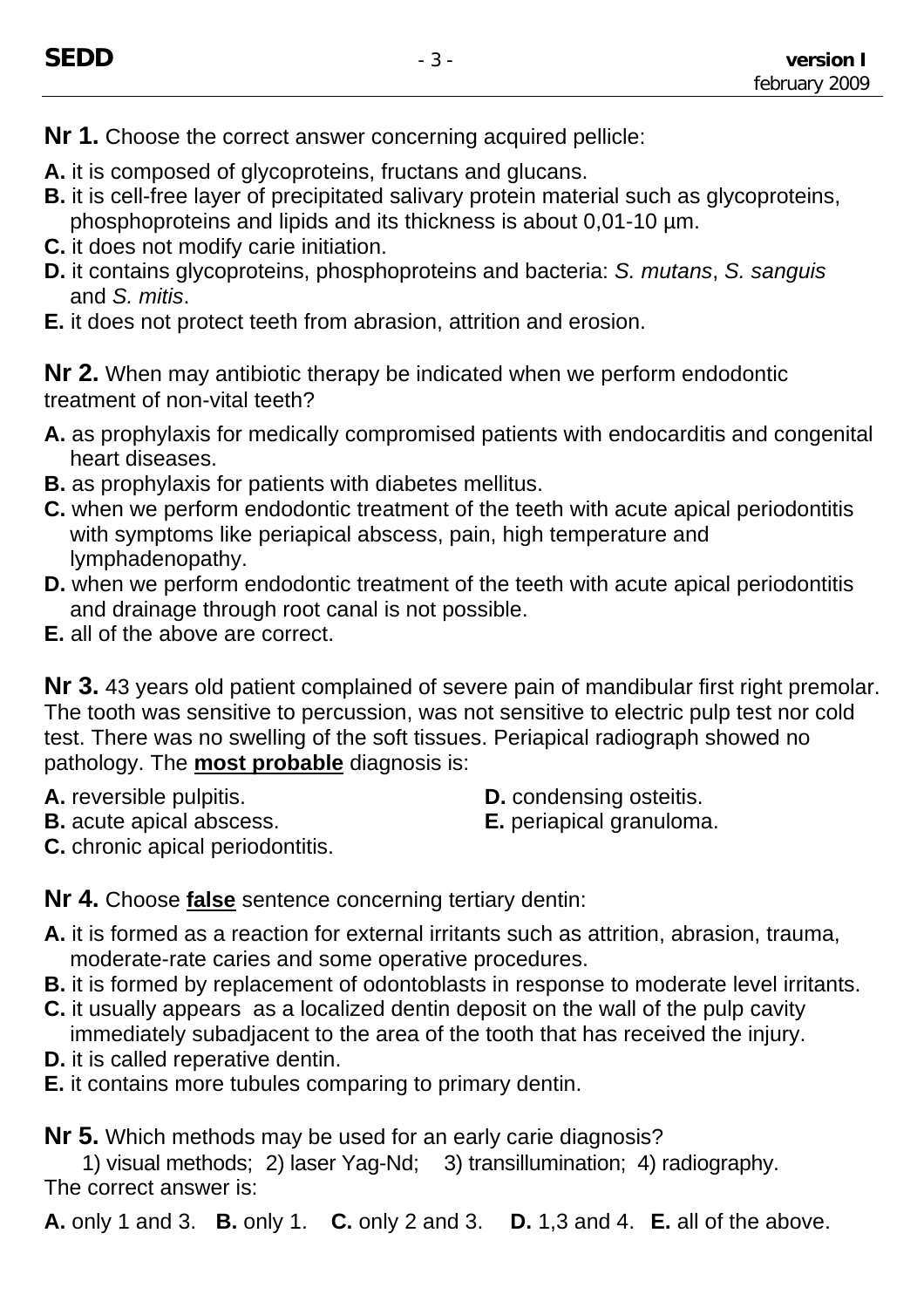**Nr 6.** Choose the true sentence concerning root carious lesions:

**A.** they have less defined margins comparing to enamel caries.

- **B.** they progress not as rapidly as enamel caries.
- **C.** they are classified into four stages according to Dean.
- **D.** stages 1,2 and 3 are reversible.

**E.** arrested root carious lesions should always be restored with composite materials.

**Nr 7.** Which sentences concerning arrested caries are true?

- 1) they are caries within the enamel without progression;
- 2) they are a type of chronic caries;
- 3) they develop in the presence of the fluoride ions that are penetrating the enamel after changing the oral environment when caries of enamel are present;

4) the enamel within these lesions is more susceptible to further carie attack. The correct answer is:

**A.** 1 and 2. **B.** only 1. **C.** 1,2 and 3. **D.** 1 and 3. **E.** all of the above.

**Nr 8.** Which of the following **is not** a basis for classifying carious lesions?

- **A.** etiology. **D.** progress of decay.
- **B.** location. **E.** extent of caries.
- **C.** complexity.

**Nr 9.** While enlarging a root canal we may use chelating agents. Which statement concerning their use is **false**?

- **A.** EDTA is ethylenediaminetetractic acid.
- **B.** EDTA may be used to eliminate many cleaning and shaping frustrations.
- **C.** the purpose for the use of a chelator is lubrication, emulsification and holding debris in suspension.
- **D.** chelators can be used in either a viscous suspension or an aqueous solution.
- **E.** while using EDTA solution there is a risk of oedema.

**Nr 10.** A pulp polyp in the lower first permanent molar is an example of:

- 
- **A.** pulp necrosis.<br>**B.** hyperplastic pulpitis. **E.** a response to carious exposure of the
- 
- **E.** a response to carious exposure of the pulp when **C.** reversible pulpitis. the pulp becomes necrotic.

**Nr 11.** Choose the **false** sentence concerning calcium hydroxide therapy in root canal treatment:

- **A.** calcium hydroxide dressings are therapeutic in the prevention or treatment of flareups.
- **B.** the possibility of reducing postoperative pain may depend on its ability to kill bacteria and neutralize their by-products.
- **C.** researchers attribute the soft tissue dissolving potential and antibacterial effect of calcium hydroxide to its high pH.
- **D.** the placement of calcium hydroxide between appointments is recommended for all teeth, especially during long interappointment delays and when periapical infection is present.
- **E.** calcium hydroxide is not an effective intracanal medication when it is mixed with chlorhexidine gluconate or iodine potassium iodide.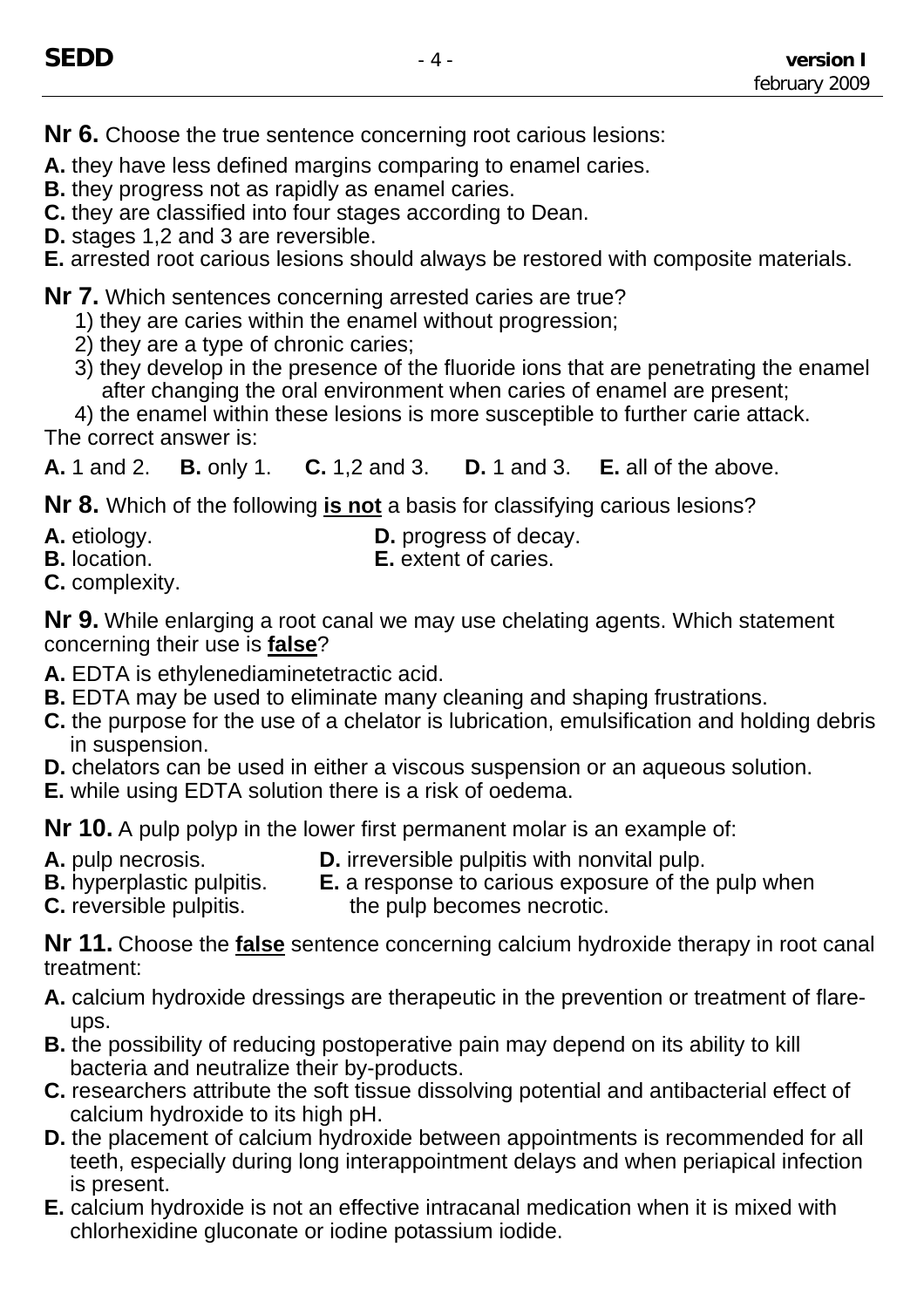| <b>Nr 12.</b> In order to disclose dental plaque one may use:<br>A. Plaque-Test. B. Broxo-Test. C. Erythrosin. D. only A and B. E. all of the above.                                                                                                                                                                                              |                   |                                                                             |                                   |                                                                                                                                                                    |  |  |  |
|---------------------------------------------------------------------------------------------------------------------------------------------------------------------------------------------------------------------------------------------------------------------------------------------------------------------------------------------------|-------------------|-----------------------------------------------------------------------------|-----------------------------------|--------------------------------------------------------------------------------------------------------------------------------------------------------------------|--|--|--|
| Nr 13. Which of the listed carbohydrates has the lowest cariogenic potential?                                                                                                                                                                                                                                                                     |                   |                                                                             |                                   |                                                                                                                                                                    |  |  |  |
| <b>A.</b> sucrose.                                                                                                                                                                                                                                                                                                                                |                   | <b>B.</b> glucose. <b>C.</b> fructose. <b>D.</b> lactose. <b>E.</b> starch. |                                   |                                                                                                                                                                    |  |  |  |
| Nr 14. A toxic dose of fluoride per kg of adult body mass is at least:                                                                                                                                                                                                                                                                            |                   |                                                                             |                                   |                                                                                                                                                                    |  |  |  |
| <b>A.</b> 0,5 mg. <b>B.</b> 2 mg. <b>C.</b> 5 mg. <b>D.</b> 7 mg. <b>E.</b> 10 mg.                                                                                                                                                                                                                                                                |                   |                                                                             |                                   |                                                                                                                                                                    |  |  |  |
| <b>Nr 15.</b> Match noncarious lesions with their definitions:<br>1) abrasion $\qquad$ a) mechanical tooth wear $-$ tooth to tooth;<br>3) attrition c) interaction of food and teeth;<br>4) abfraction d) chemical dissolving of tooth tissues;<br>5) erosion e) biological degeneration;<br>The correct answer is:<br>A. 1e, 2d, 3b, 4a, 5c, 6f. | occlusal loading; |                                                                             | D. 1f, 2c, 3a, 4b, 5d, 6e.        | 2) demastication b) mechanical wear due to flexion forces caused by excentric<br>6) resorption f) mechanical tooth loss due to physical wear from external agents. |  |  |  |
| <b>B.</b> 1c, 2a, 3b, 4d, 5f, 6e.                                                                                                                                                                                                                                                                                                                 |                   |                                                                             | <b>E.</b> 1f, 2b, 3c, 4a, 5d, 6e. |                                                                                                                                                                    |  |  |  |

**C.** 1a,2b,3c,4d,5e,6f.

**Nr 16.** Indicate **the most important** anaerobic bacteria responsible for periapical lesion formation:

- **A.** *Lactobacillus, Streptococcus mutans.*
- **B.** *Actinomyces, Lactobacillus, Eubacterium.*
- **C.** *Eubacterium, Bacteroides, Streptococcus mutans.*
- **D.** *Peptostreptococcus, Actinomyces, Lactobacillus.*
- **E.** *Bacteroides, Peptostreptococcus, Eubacterium, Actinomyces.*

**Nr 17.** 40 years old patient came to a dental office because he had noticed prominence near left maxillary premolar. Clinical examination revealed that pus exudate was flowing out of this prominence on the oral mucosa. The periapical radiograph showed translucency near the tooth 24.There were no symptoms like pain, and vitality tests were negative. What is the diagnosis?

- 
- **B.** chronic apical abscess. **E.** condensing osteitis.
- **C.** acute apical abscess.

**A.** periapical granuloma. **D.** acute apical periodontitis.

**Nr 18.** Indicate a non-chelating agent from those listed below:

**A.** RC-Prep. **B.** Chlorhexidin. **C.** File-Eze. **D.** Endogel. **E.** Largal Ultra.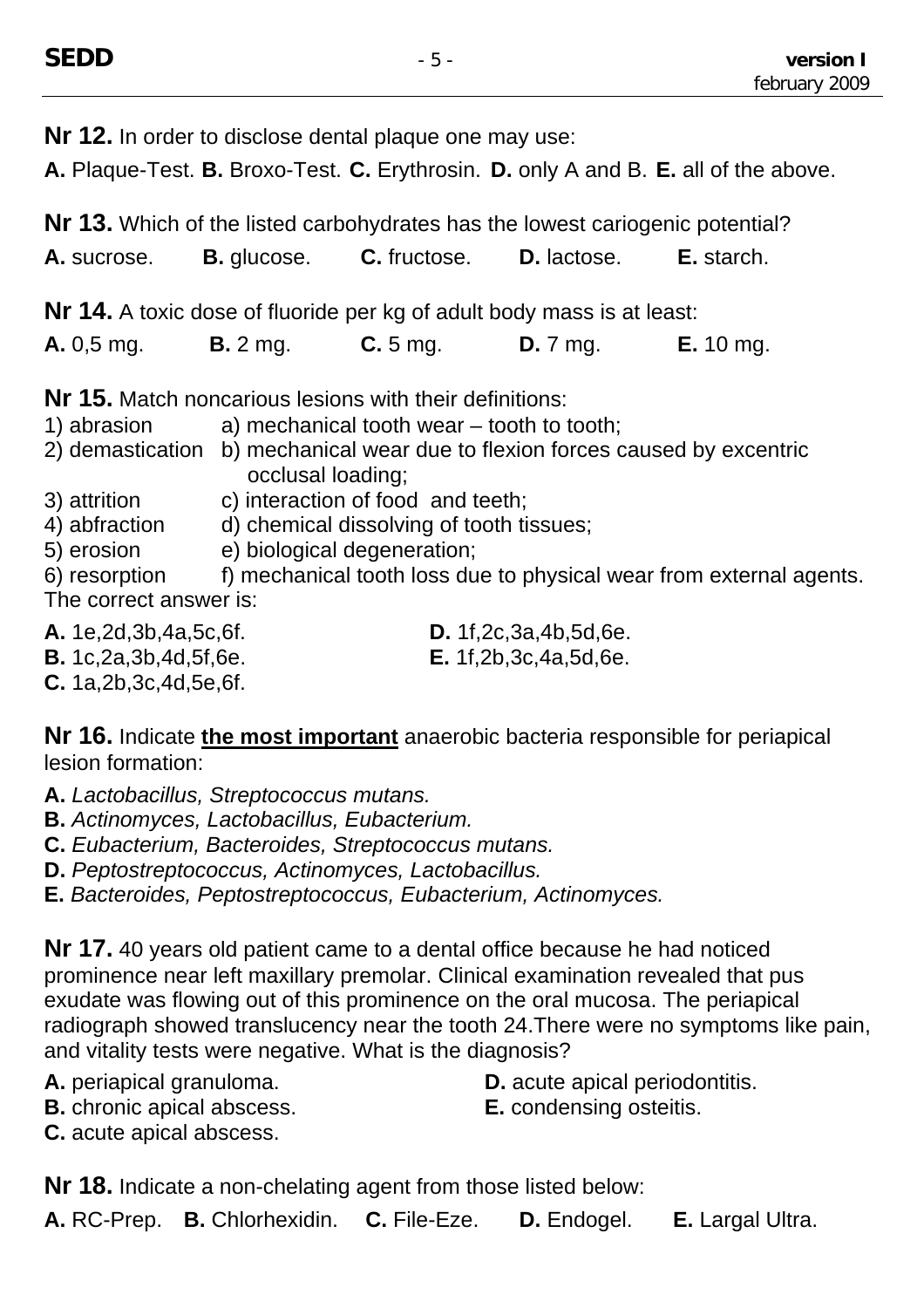**Nr 19.** A 23-year-old patient complained about severe pain in the region of the tooth 34. Clinical examination revealed symptomatic prominence on the oral mucosa and positive percussion test. The tooth mobility was of II grade. The general symptoms: fever and lymphadenopathy were also present. What is the diagnosis?

**A.** acute apical periodontitis. **D.** acute apical abscess.

**B.** condensing osteitis. **E.** none of the above.

**C.** chronic apical abscess.

**Nr 20.** The shape of Kerr's file in a cross section is:

| A. a triangle.                                                            | <b>B.</b> a lozenge. <b>C.</b> a square. |  | <b>D.</b> a circle.                 | <b>E.</b> a trapezium. |  |  |  |
|---------------------------------------------------------------------------|------------------------------------------|--|-------------------------------------|------------------------|--|--|--|
| Nr 21. Indicate intracanal disinfection materials for temporae treatment: |                                          |  |                                     |                        |  |  |  |
| 1) phenolic compounds;                                                    |                                          |  | 5) antibiotic-steroid preparations; |                        |  |  |  |
| 2) formaldehyde;                                                          |                                          |  | 6) calcium hydroxide;               |                        |  |  |  |
| 3) iodine, potassium iodide;                                              |                                          |  | 7) chlorhexidine.                   |                        |  |  |  |

4) metronidazol;

The correct answer is:

**A.** 1,2,5. **B.** 4,6,7. **C.** only 7. **D.** 2,4,6. **E.** all of the above.

**Nr 22.** Which of the sentences describing root caries is true?

- **A.** the darker the discoloration, the greater the demineralization.
- **B.** progression of root caries is usually associated with a strong pain.
- **C.** the advancement of the lesion is described by Dean's classification.
- **D.** at the beginning progressing root caries is characterized by the soft surface on examination.
- **E.** resin composite restoration is the treatment method of choice.

**Nr 23.** A male patient, aged 46 had radiation therapy 6 months ago because of head and neck malignancy. During intraoral examination severe destruction of many of the teeth was found. Light colored carious lesions were localized on several surfaces of a single tooth, cavities were found on the cusp tips of some molars too. The diagnosis in this case should be:

- 
- **B.** rampant caries. **E.** arrested caries.
- **A.** residual caries. **D.** circulatory caries.
	-

**C.** secondary caries.

**Nr 24.** In the photograph you can observe the caries in one q the lower incisors. The diagnostic method that was used in this case is:

- **A.** Bitewing radiography.
- **B.** FOTI.
- **C.** infrared radiometry.
- **D.** Electrical Impedance Spectroscopy (EIS).
- **E.** Laser fluorescence.

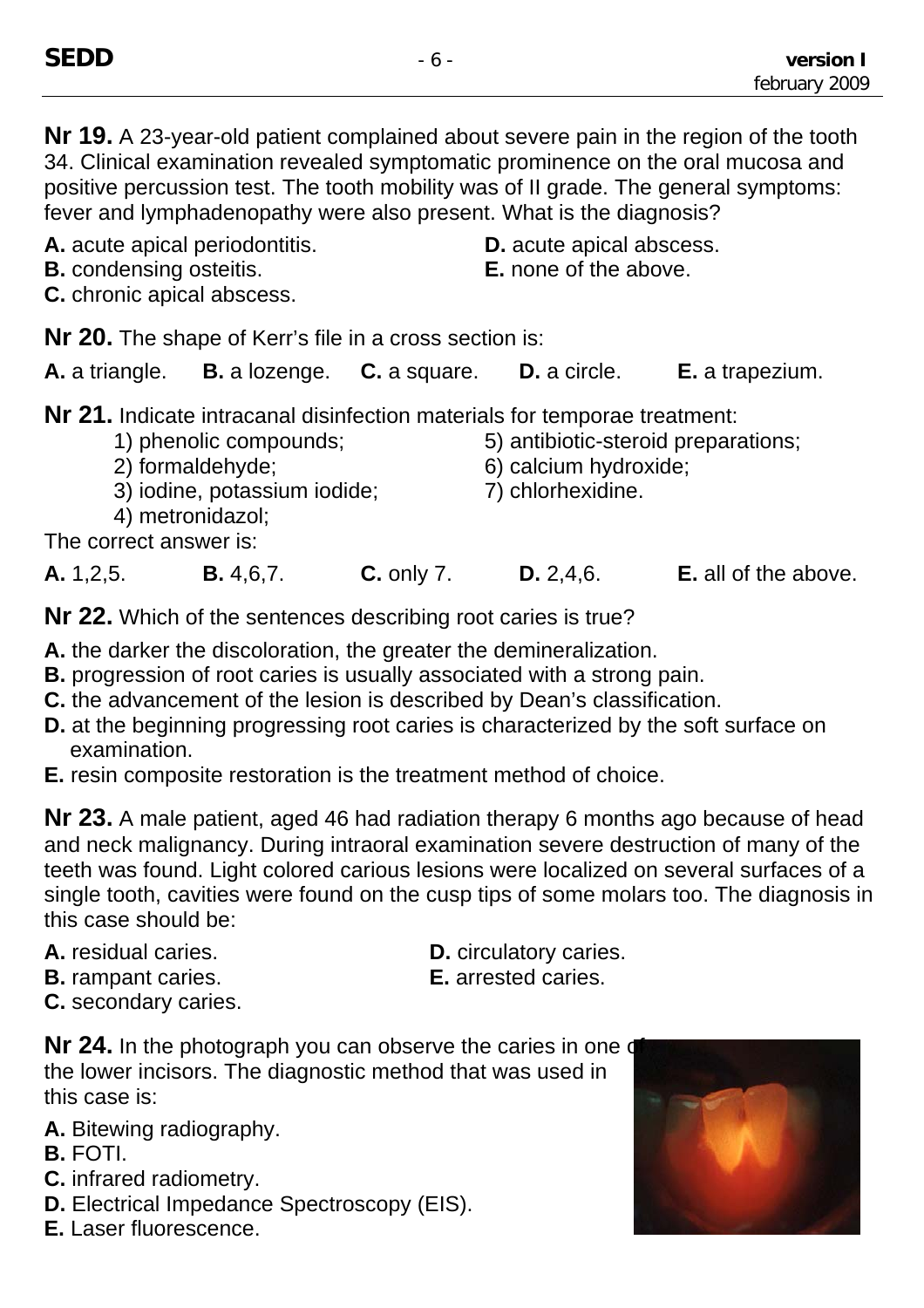**Nr 25.** Chlorhexidine is used in caries prevention as an added measure in cases of reduced salivary flow. Indicate on which of the listed mechanisms the action of chlorhexidine is based.

- **A.** enhancing remineralization.
- **B.** improving the buffering of the pH.
- **C.** antiseptic, prevention of bacterial adherence.
- **D.** agglutinating bacterial cells to form large complexes which can be easily eliminated.
- **E.** increasing saliva production by parotid gland stimulation.

**Nr 26.** A 27-year-old male patient comes to a dental office in the morning; his main complaint is pain lasting since yesterday afternoon, localised in the region of the tooth 36 and 37. He also feels a little swelling in this region, malaise and high temperature. During intraoral examination both teeth were tender to pressure, in pulp tests of 36 – no response. On the X-ray only the widening of the periodontal space of 36 was found. The most probable diagnosis is:

**B.** acute periapical abscess. **E.** chronic apical abscess.

**C.** chronic apical periodontitis.

A. acute irreversible pulpitis. **D.** chronic irreversible pulpitis.

**Nr 27.** From the list of symptoms choose those that can be observed in acute irreversible pulpitis:

- 1) spontaneous pain lasting for 5 days; 3) pain on percussion;
- 
- 
- 2) severe pain to thermal stimuli; 4) no response to thermal stimuli.

The correct answer is:

**A.** only 1. **B.** only 2. **C.** 1 and 2. **D.** 1,2 and 3. **E.** 3 and 4.

**Nr 28.** From the list of symptoms choose those that can be observed in reversible pulpitis:

- 1) spontaneous pain;
- 2) severe pain to thermal stimuli;
- 3) pain on percussion;
- 4) no response to thermal stimuli.

Correct answer:

**A.** only 1. **B.** only 2. **C.** only 4. **D.** 3 and 4. **E.** none of the above.

**Nr 29.** A patient (aged 18) shows up after having a bicycle accident. On the x-ray you notice horizontal root fracture localized in the apical third of 11. During pulp vitality testing there was no response. The tooth was splinted. What are the next steps in the treatment during the following 2 weeks?

**A.** treatment is completed.

- **B.** vitality pulp tests should be performed during the following weeks after the injury.
- **C.** pulp removal and calcium hydroxide placement into the canal.
- **D.** pulp removal and obturation.
- **E.** pulp removal and antibiotic steroid dressing placement into the canal.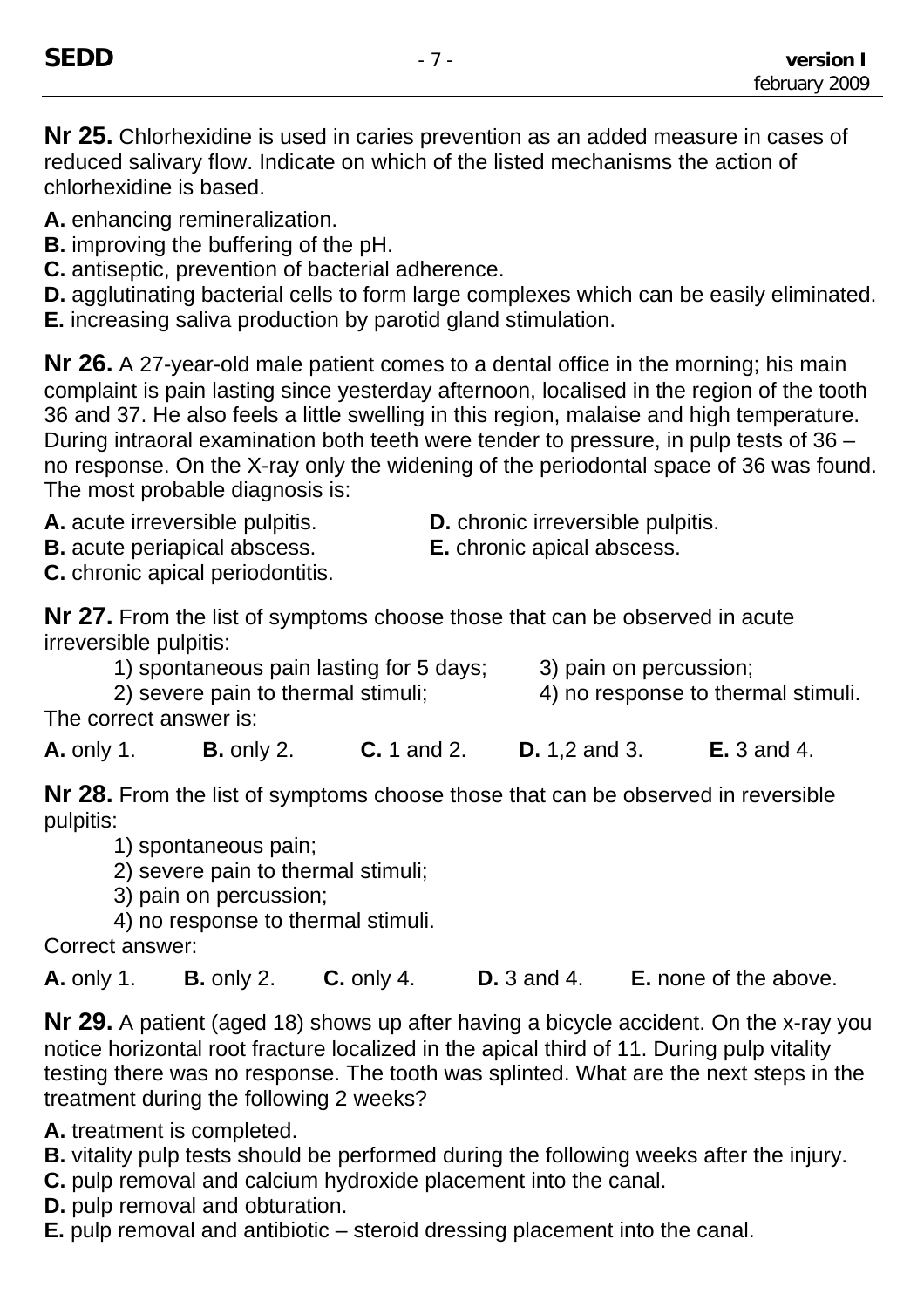**Nr 30.** A soft polyp-like outgrowth is seen in an extensive carious lesion in the tooth 4.6, in a youngster. Though the tooth is not painful at present, the patient remembers several incidents of spontaneous pain some time ago. The most likely diagnosis is:

- 
- 
- **A.** pulpal necrosis. **D.** chronic hyperplastic pulpitis.
- **B.** pulp calcification. **E.** acute irreversible pulpitis.
- **C.** internal resorption.

**Nr 31.** A soft, reddish polyp-like outgrowth is seen in an extensive carious lesion in the tooth 4.6, in a youngster. Though the tooth is not painful at present, the patient remembers several incidents of spontaneous pain some time ago. What kind of therapy is the best in this case?

- **A.** pulp removal after anesthesia application.
- **B.** the removal of necrotic pulp (anesthesia is not necessary).
- **C.** the extraction of the tooth is the only possibility.
- **D.** temporary restoration ZOE.
- **E.** the removal of the overgrown tissue and calcium hydroxide placement on the pulp in the canals.

**Nr 32.** What are the possible complications of a traumatic injury of a tooth?

- **A.** internal resorption. **D.** pulp necrosis.
- **B.** calcific metamorphosis. **E.** all of the above.
- 
- 

**C.** tooth discoloration.

**Nr 33.** Teeth after endodontic treatment often become discolored. Which is **the most likely** factor responsible for the discoloration?

- **A.** microleakage under the resin composite restoration.
- **B.** a tetracycline overdosage during the treatment.
- **C.** pulp remnants in the crown.
- **D.** antibiotics used as a canal dressing during visits.
- **E.** calcium hydroxide intracanal use.

**Nr 34.** Tetracycline discoloration is an example of:

- **A.** extrinsic and generalized discoloration.
- **B.** intrinsic discoloration due to hereditary disorders.
- **C.** intrinsic and generalized discoloration.
- **D.** extrinsic and localized discoloration.
- **E.** discoloration due to changes in superficial structures of enamel.

**Nr 35.** The method of obturation for canals with internal resorptive defects should be chosen very carefully. Which of the methods below do you consider **the best**?

- **A.** lateral condensation. **D.** single cone.
- **B.** solvent-softened custom cones. **E.** sealer only.

**C.** thermomechanical vertical condensation.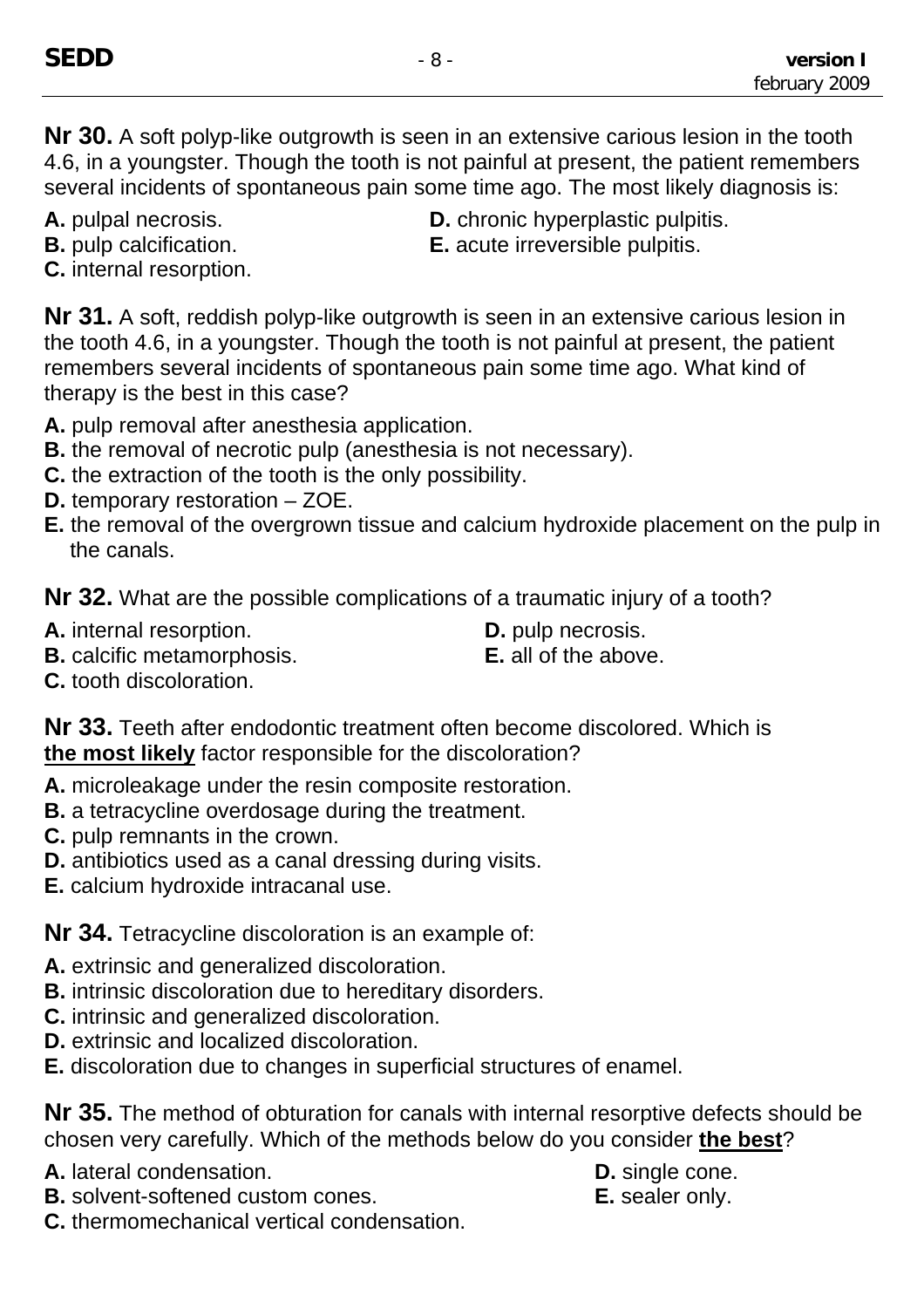**Nr 36.** The heat produced during the preparation can be one of the iatrogenic factors influencing the health of the pulp. Indicate the factors that can modify the irritating effect of the heat:

1) the thickness of remaining dentin;

2) cutting time;

- 3) the type of material from which burs are manufactured;
- 4) the sharpness of burs.

The correct answer is:

**A.** only 1. **B.** only 2. **C.** 3 and 4. **D.** 2,3 and 4. **E.** all of the above.

**Nr 37.** In bulimic patients the erosion of the teeth develops due to:

**A.** enzymatic action. **D.** hereditary disorder.

**B.** acidic action. **E.** soft toothbrush use.

**C.** bacterial action.

**Nr 38.** On which teeth surfaces does erosion occur in bulimic patients:

- **A.** the lingual surfaces of lower anteriors.
- **B.** the facial and buccal surfaces of upper teeth.
- **C.** the palatal and occlusal surfaces of all maxillary teeth and the buccal and occlusal surfaces of mandibular teeth.
- **D.** the lingual surfaces of madibular teeth.
- **E.** all teeth surfaces.

**Nr 39.** Which of the following manifestations is **the most probable** side effect of bleaching agents used for vital bleaching?

- 
- **A.** pulpitis. **A. A. pulpitis. D. D.** tooth hypersensitivity.
- **B.** gingival recession. **E.** candidiasis.
- 

**C.** demineralization.

**Nr 40.** Which of the following canals in maxillary first molar is usually the most difficult to locate and prepare?

- 
- **A.** palatal. **D.** all of the canals are relatively easy to find.<br>**B.** mesiobuccal. **E.** both mesiobuccal and palatal are relatively **E.** both mesiobuccal and palatal are relatively difficult to find.
- **C.** distobuccal.

**Nr 41.** What instruments can be used for enlarging root canal orifices?

- 1) Gates-Glidden drills; 3) barbed broaches;
	- 2) Peeso Reamers; 4) Nickel-Titanium files

The correct answer is:

**A.** all of the above. **B.** 1 and 2. **C.** only 1. **D.** 1 and 4. **E.** only 4.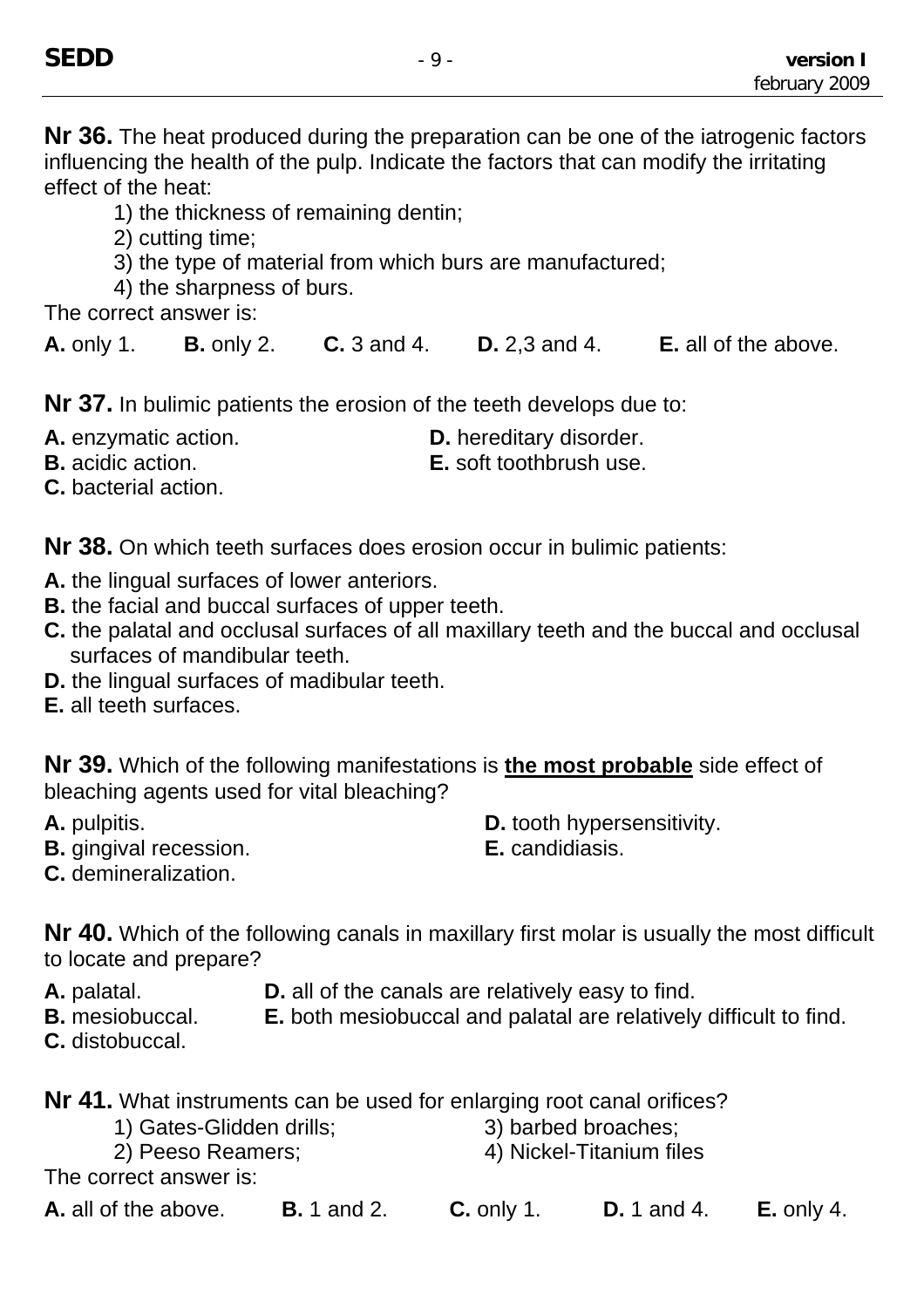- **Nr 42.** Choose typical symptoms of chronic apical abscess:
	- 1) the presence of sinus tract;
	- 2) chronic abscess may drain through periodontium into the sulcus and may resemble periodontal abscess or pocket;
	- 3) there is usually a swollen cheek or lip and the tooth is painful;
	- 4) because of existing drainage chronic abscess is usually asymptomatic unless occasional closure of the sinus pathway occurs, which can cause exacerbation;

5) radiographic features of only periodontal ligament space are thickening. The correct answer is:

**A.** 1,2,3,4. **B.** 1,2,3. **C.** 1,2,4. **D.** 1,2,5. **E.** 1,5.

**Nr 43.** Indicate the false statement about gutta-percha cones:

- **A.** more than half of their content is zinc oxide, which provides radiopacity of guttapercha.
- **B.** they lack the adhering quality.
- **C.** they can be disinfected and sterilised using 5% NaOCl.
- **D.** Gutta-percha cones soften at a temperature above 64-65°C.
- **E.** the size and taper standards for gutta-percha cones are less stringent than for endodontic instruments, with tolerance up to 0.04-0.05 mm.

**Nr 44.** Choose from the following sentences one which is true about pulp stones (denticles):

- **A.** false pulp stones contain tubules.
- **B.** true pulp stones are composed of concentric layers of calcified material with no tubular structure.
- **C.** according to their location in the pulp stones may be described as free, adherent and interstitial.
- **D.** large denticles may be recognized on radiographs; they never cause symptoms or pain.
- **E.** their presence is not influencing either restorative or endodontic treatment.

**Nr 45.** Choose factors from the list below which may play role in the etiology of leukoplakia:

- **A.** tobacco smoking only. **D.** alcohol drinking.
	-
- 
- 
- **B.** iron deficiency. **E.** the etiology is multifactoral; all of the above
- **C.** vitamin deficiencies. may be involved.
- **Nr 46.** Which of the listed conditions **is not** a premalignant one?
- 
- **A.** leukoplakia. **D.** *osteogenesis imperfecta*.
- **B.** erythroplakia. **E.** oral epithelial atrophy occuring in syphilis.
- **C.** *lichen planus.*

**Nr 47.** The gingiva of the maxillary anterior teeth of a 9-year-old patient is red, edematous and bleeds easily. The remaining gingiva is normal. This condition is most likely due to:

- 
- 
- **C.** vitamin C deficiency.
- **A.** occlusal trauma. **D.** pubertal gingivitis.
- **B.** mouth breathing. **E.** allergy to a dentifrice.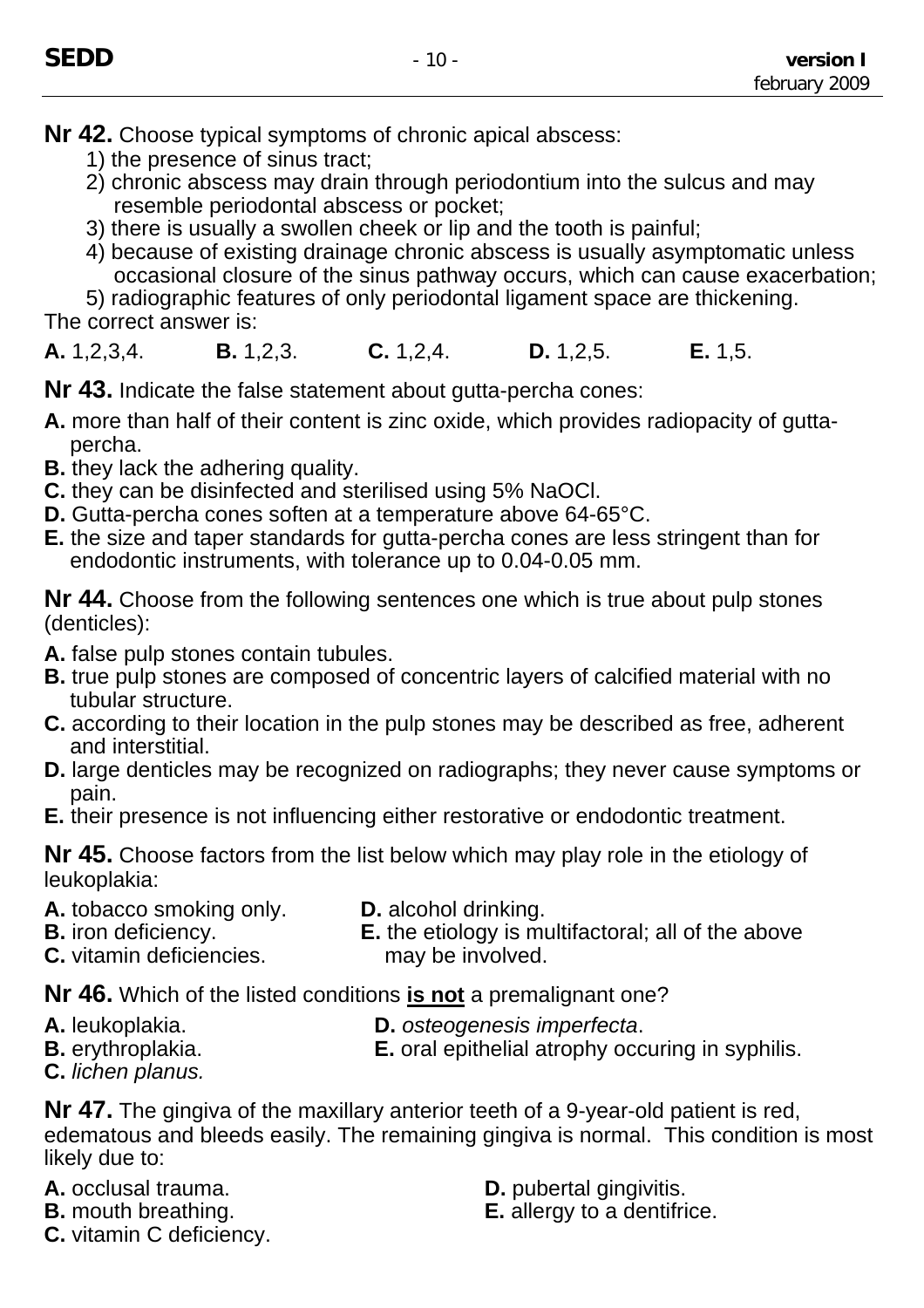**Nr 48.** Hyperkeratosis of palms and soles, early inflammatory destruction of periodontium that leads to exfoliation of the teeth are characteristic of:

- 
- **B.** hypophosphatasia. **E.** histocytosis X. **C.** Down syndrome.

A. Papillon-Lefevre syndrome. D. leukocyte adhesion deficiency.

**Nr 49.** Drug-influenced gingival enlargement has been observed in the patients taking:

**A.** phenytoin. **D.** phenytoin, cyclosporin A.

**B.** cyclosporin A. **E.** phenytoin, cyclosporin A, calcium channel blockers. **C.** calcium channel blockers.

**Nr 50.** Which of the following is the normal (most often observed) pattern of the eruption of primary teeth?

- **A.** maxillary central incisors erupt before mandibular central incisors.
- **C.** maxillary canines erupt before maxillary lateral incisors.
- **C.** maxillary first molars erupt before maxillary canines.
- **D.** mandibular canines erupt before mandibular first molars.

**E.** mandibular second molars erupt before mandibular first molars.

**Nr 51.** The maxillary permanent central incisors erupt most often at the years of age:

**A.** 5. **B.** 6. **C.** 7. **D.** 9. **E.** 10.

**Nr 52.** An overdeveloped palatal cusp in anterior maxillary teeth is called:

- **A.** an enamel pearl. **D. D.** a supernumerary tooth.
- **B.** a talon cusp. **E.** Turner's tooth.
- **C.** a Carabelli cusp.

**Nr 53.** White opacities in different places of enamel are a manifestation of:

- 
- **A.** vitamin C deficiency. **D.** congenital porphyria.
- **B.** foetal erythroblastosis. **E.** chronic fluoride toxicity.
- -

**C.** acute fluoride intoxication.

**Nr 54.** The systemic fluoride application method does NOT mean the use of:

- **A.** fluoridated drinking water. **D.** fluoride varnish.
- **B.** fluoridated table salt. **E.** fluoridated milk.
- **C.** fluoride tablets.

**Nr 55.** A patient presents hypodontia, conical teeth, fine scanty fair hair, and heat intolerance. The **most likely** diagnosis is:

- 
- **B.** malignant hyperthermia. **E.** cystic fibrosis.
- A. achondroplasia. **D.** amelogenesis imperfecta.
	-

**C.** ectodermal dysplasia.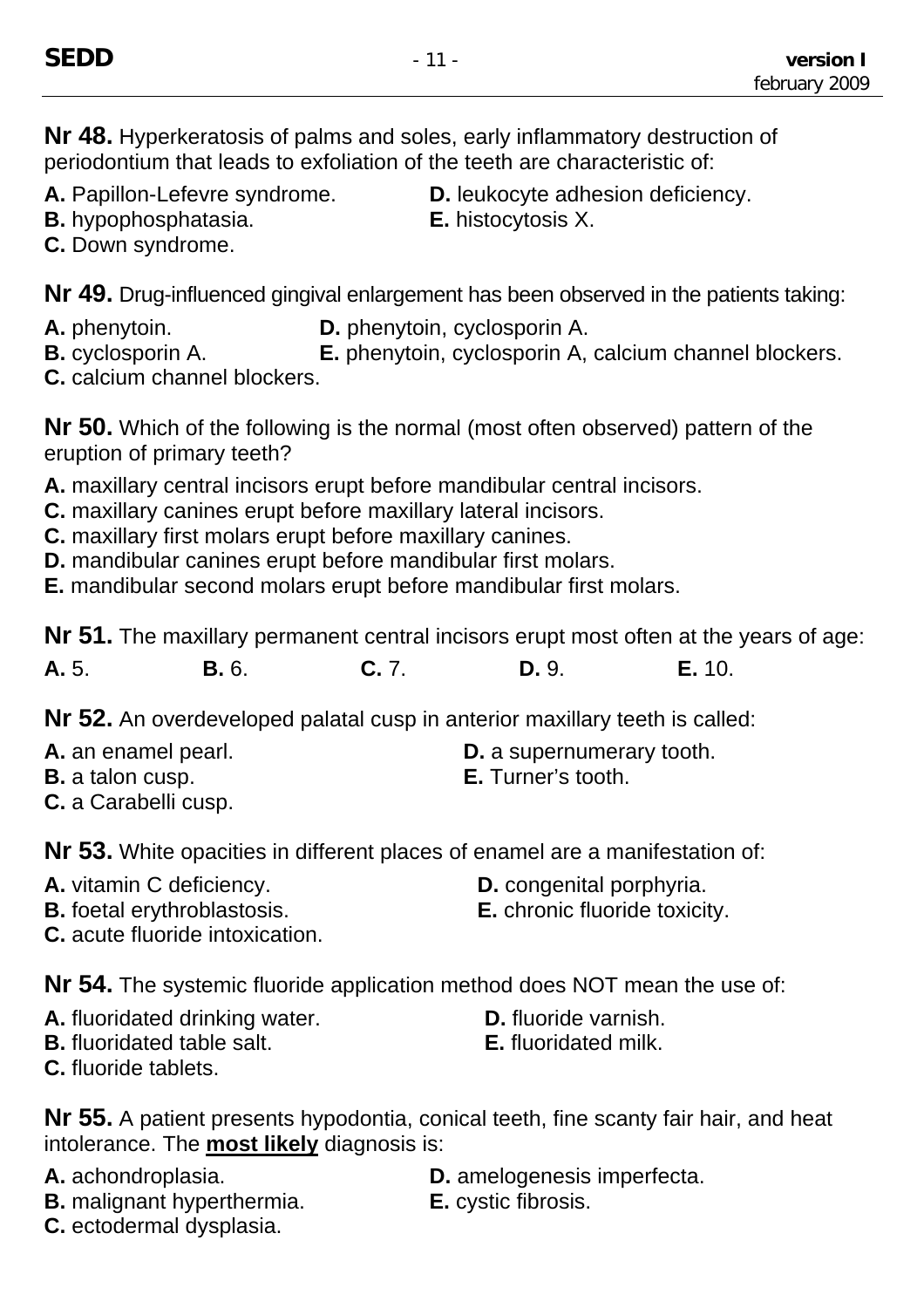**Nr 56.** Multiple supernumerary teeth are most commonly found in the patients suffering from:

- 
- **B.** ectodermal dysplasia. **E.** Down's syndrome.

**A.** cherubism. **D.** cleidocranial dysplasia.

**C.** hypothyroidism.

**Nr 57.** A primary tooth injury can result in disturbances in permanent tooth development. These include all of the following **except**:

- **A.** enamel discoloration and hypoplasia. **D.** the formation of Carabelli cusp.
- **B.** crown dilaceration. **E.** root angulation.
- **C.** the arrest of root formation.

**Nr 58.** A single hypoplastic enamel defect located on the labial surface of a maxillary permanent central incisor is **most likely** due to:

- **A.** dietary deficiency. **D.** trauma to the maxillary primary central incisor.
- **B.** endocrine disturbances. **E.** excessive fluoride intake.
- **C.** tetracycline therapy.

**Nr 59.** Which of the following statements is **false**?

- **A.** concussion is an injury to the tooth-supporting structures without abnormal loosening or displacement of the tooth.
- **B.** subluxation is an injury to the tooth-supporting structures with abnormal loosening and displacement of the tooth.
- **C.** concussion is an injury of the tooth-supporting structures characterized by marked tenderness to percussion.
- **D.** enamel infraction is an incomplete fracture of the enamel without the loss of tooth substance.
- **E.** an enamel fracture is the loss of tooth substance confined to enamel.

**Nr 60.** A 4-year-old child has a normal complement of deciduous teeth, but in appearance they are bluish-brown and exhibit extensive occlusal and incisal wear. Radiographic examination indicates the obliteration of the pulp chambers. This signs are typical of:

- A. cleidocranial dysplasia. D. erythroblastosis fetalis.
	-
- 
- **B.** amelogenesis imperfecta. **E.** dentinogenesis imperfecta.
- **C.** histocytosis X.

**Nr 61.** Which of the following statements related to double tooth formations is **false**?

- **A.** in contrast to other dental anomalies they appear more frequently in primary dentition.
- **B.** they are mostly found in front teeth area.
- **C.** double-formations are classified into concrescent, fused and geminated teeth.
- **D.** double-formations in the primary dentition may be followed by aplasia of the permanent successor.
- **E.** the fusion of concrescent tooth involves the root cementum, dentin and enamel.
- 
-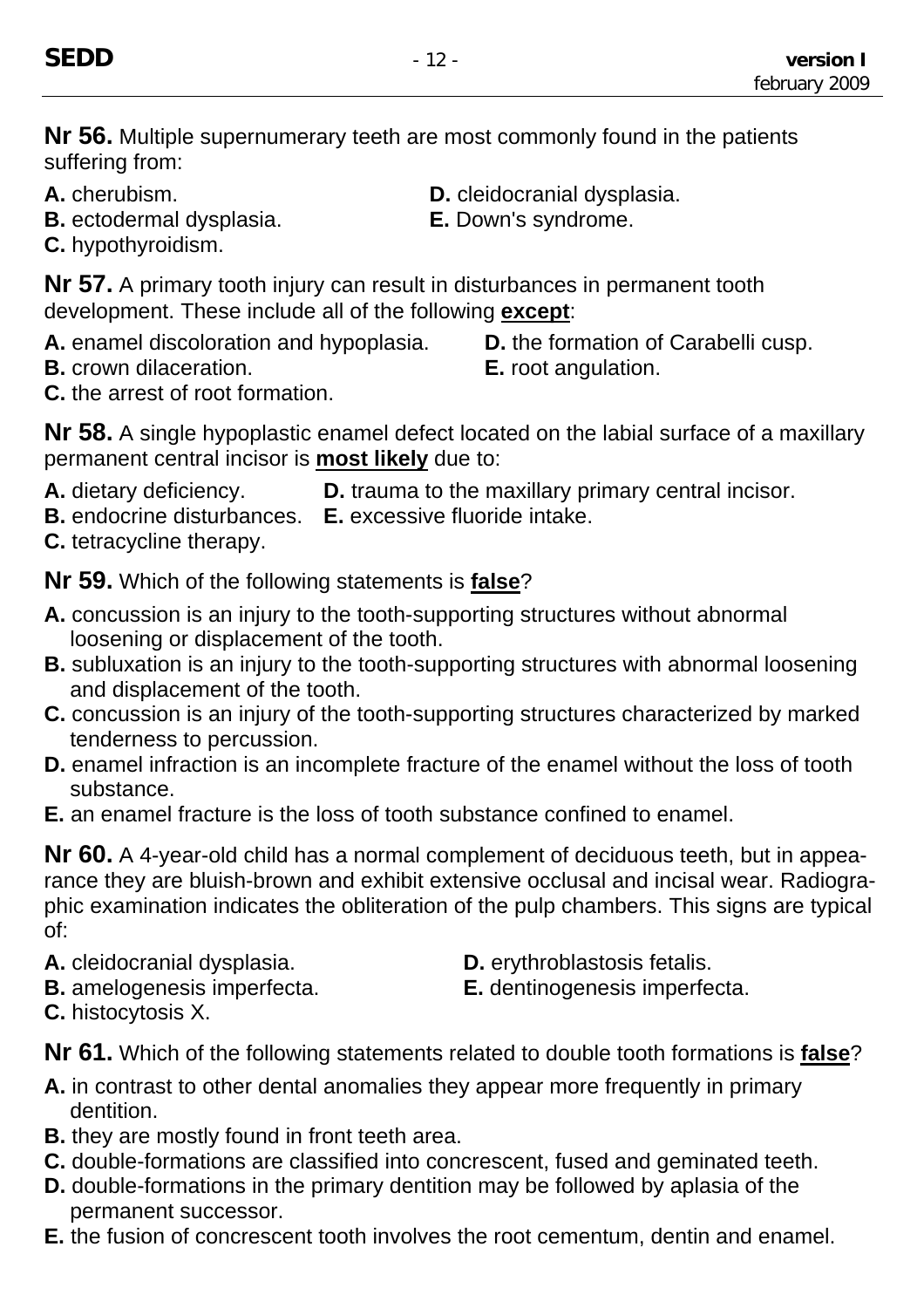**Nr 62.** Match the disease name with two parts of its description:

|     |                                 |    | 1. dental fluorosis $ a $ a group of inherited<br>defects of dentin<br>formation                                       |              | defects are variable and<br>include abnormalities that are<br>classified as hypoplastic,<br>hypomaturation, and<br>hypocalcification |
|-----|---------------------------------|----|------------------------------------------------------------------------------------------------------------------------|--------------|--------------------------------------------------------------------------------------------------------------------------------------|
| 2.1 | enamel<br>hypoplasia            |    | $b.$ a group of inherited<br>defects of enamel<br>formation                                                            | $\mathbf{H}$ | these conditions can affect<br>only the teeth or can be<br>associated with osteogenesis<br>imperfecta                                |
|     | 3. amelogenesis<br>imperfecta   |    | c. a condition that<br>results from the<br>intake of too much<br>fluoride during the<br>period of tooth<br>development | III          | clinical changes are caused<br>by sub-surface enamel<br>hypomineralisation and<br>porosity                                           |
|     | 4. dentinogenesis<br>imperfecta | d. | quantitative defect<br>of enamel                                                                                       | IV           | may be hereditary or<br>acquired                                                                                                     |

**A.** 1clV,2dIII,3aI,4bII. **D.** 1dIII,2bI,3clV,4aII.

**B.** 1cI,2bIV,3bIII,4aII. **E.** 1cIII,2dIV,3bI,4aII.

**C.** 1cIII,2dIV,3bII,4aI.

**Nr 63.** Which of the following systemic diseases predispose a patient to periodontitis?

- **A.** cyclic neutropenia, insulin dependent diabetes mellitus, Down syndrome*.*
- **B.** cyclic neutropenia, insulin dependent diabetes mellitus.
- **C.** insulin dependent diabetes mellitus, Down syndrome.
- **D.** insulin dependent diabetes mellitus, Papillon-Lefevre syndrome.
- **E.** cyclic neutropenia, insulin dependent diabetes mellitus, Down syndrome, Papillon-Lefevre syndrome.

**Nr 64.** The most appropriate treatment following the extraction of a first primary molar in a 4-year-old child is:

- **A.** regular assessment of arch development. **D.** the extraction of the opposing molar.
- **B.** the insertion of a space maintainer. **E.** the extraction of the permanent
- 
- **C.** the extraction of the contra-lateral molar. successor.

**Nr 65.** Small, bluish-white macules on a child's buccal mucosa surrounded by a slightly erythematous zone may be seen at the onset of:

**A.** mumps. **B.** scarlet fever. **C.** leucemia. **D.** measles. **E.** rubella.

**Nr 66.** A 7-year-old child has localized gingival recession on the labial surface of the mandibular incisor (with co-existing crowding of teeth). The **most probable** cause is:

**A.** labial position of the tooth. **D.** poor eating habits.

- 
- **B.** mouth breathing. **E.** aggressive periodontitis.
- **C.** hypophosfatasia.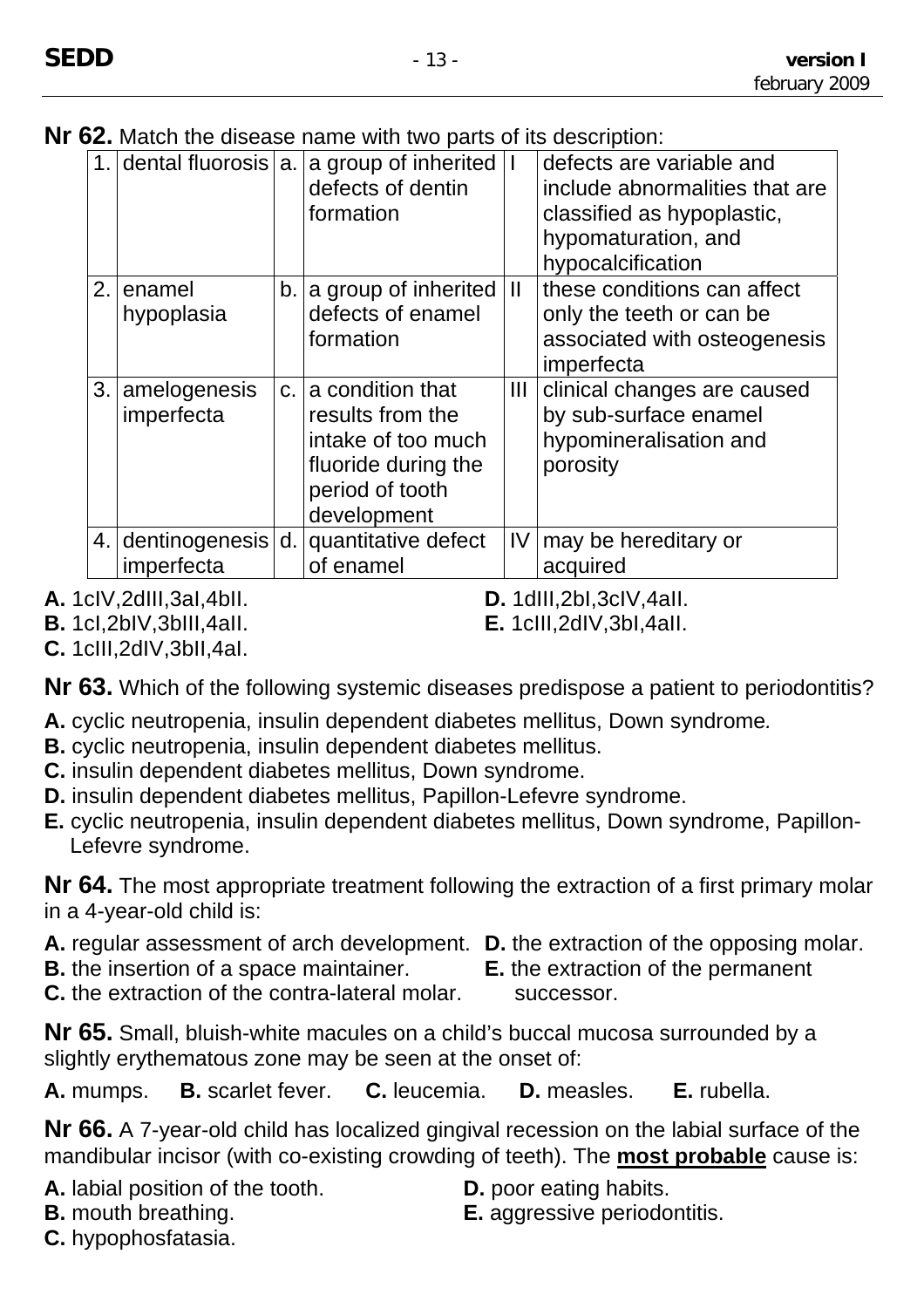**Nr 67.** "Strawberry tonque" is an oral manifestation of:

**A.** measles. **B.** scarlet fever. **C.** varicella. **D.** rubella. **E.** mumps.

**Nr 68.** A 9-year-old boy receives an extended course of tetracycline. Clinical crowns of which of the following teeth are likely to show discoloration?

- 
- **B.** no teeth will be discoloured. **but all incisal edges. but a** on the incisal edges.
- **A.** all permanent teeth. **D.** the permanent incisors will be discoloured
- 
- **C.** the premolars. **E.** the first permanent molars.

**Nr 69.** Upon oral examination of a child, it is noted that the permanent teeth have been delayed in erupting. Which of the following conditions could cause the delay?

- **A.** cleidocranial dysostosis, hyperparathyroidism, hyperthyroidism.
- **B.** cleidocranial dysostosis, hypothyroidism, hypopituitorism.
- **C.** osteogenesis imperfecta, hypothyroidism.
- **D.** hyperparathyroidism, hyperthyroidism.
- **E.** hypothyroidism.

**Nr 70.** Primary mandibular central incisors usually erupt at the months of age:

| A. 6-11. | <b>B.</b> 11-20. | $C. 20-30.$ | D. 30-36. | <b>E.</b> 36-48. |
|----------|------------------|-------------|-----------|------------------|
|          |                  |             |           |                  |

**Nr 71.** The most common cause of generalized acute stomatitis in a preschool child is:

- 
- **A.** vitamin B deficiency. **D.** necrotizing ulcerative gingivitis.
- **B.** vitamin C deficiency. **E.** acute streptoccocus mutans gingivostomatitis.
- **C.** herpetic gingivostomatitis.

**Nr 72.** Which of the following is the most acceptable treatment of a 5-year-old child with a chronically-infected primary molar. X-ray shows presence of the first permanent tooth germ.

**A.** treat with antibiotic and allow the tooth to remain in place.

- **B.** allow the tooth to remain in the mouth for a space maintainer.
- **C.** allow the tooth to remain in the mouth unless it is causing pain.
- **D.** extract the tooth.
- **E.** none of the above.

**Nr 73.** Intrinsic pigmentation of the permanent teeth may be related to:

- **A.** chronic toxicity of fluoride, idiopathic fibromatosis.
- **B.** chronic toxicity of fluoride, tetracycline therapy.
- **C.** idiopathic fibromatosis, tetracycline therapy.
- **D.** idiopathic fibromatosis, ingestion of iron supplement in vitamin tablets.
- **E.** chronic toxicity of fluoride, idiopathic fibromatosis, tetracycline therapy, ingestion of iron supplement in vitamin tablets.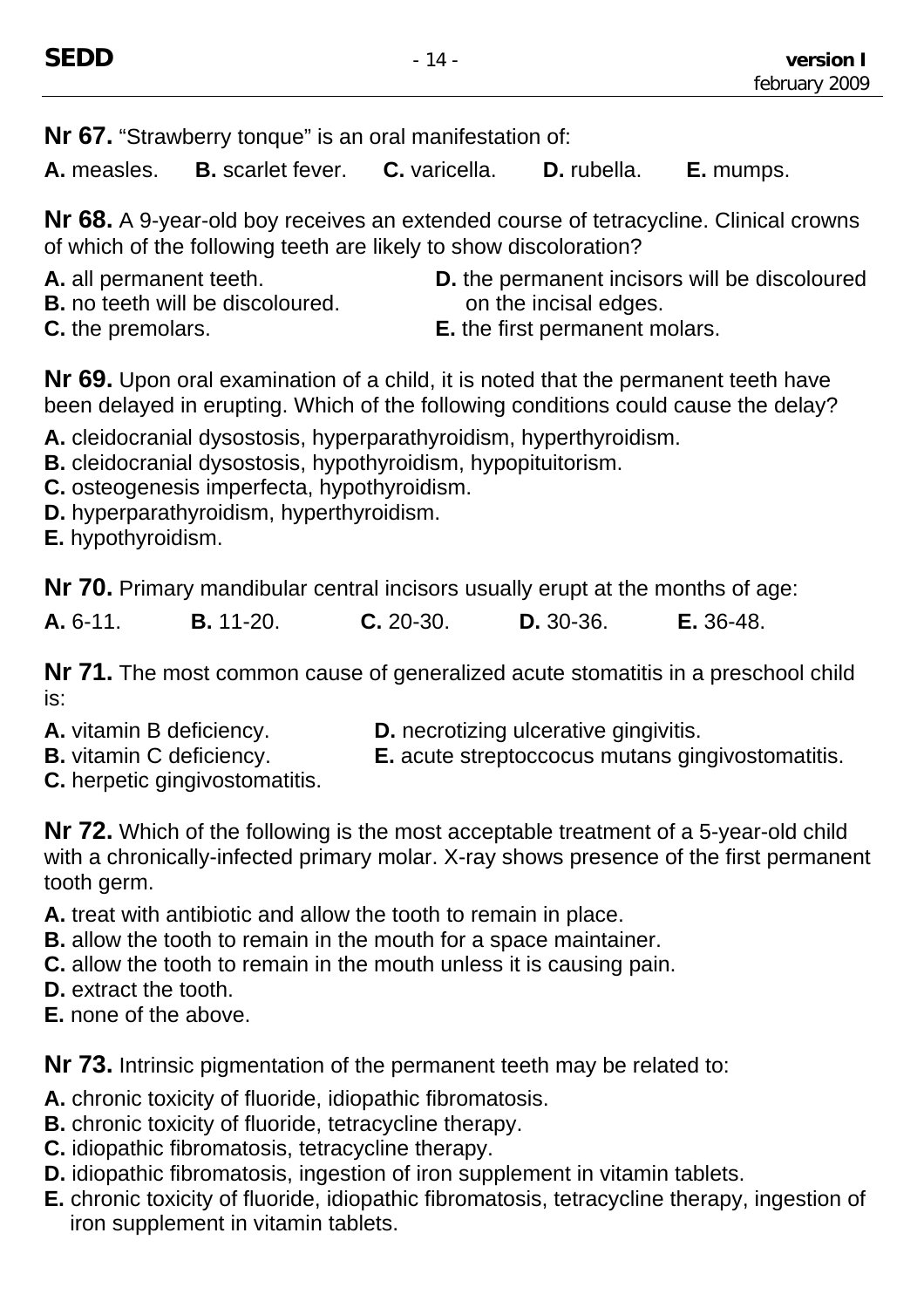**Nr 74.** The most frequent complication of tooth replantation is:

- **A.** root canal obliteration. **D.** resorption.
- **B.** arrest of root formation. **E.** none of the above.
- -

**C.** pulp necrosis.

**Nr 75.** A large carious lesion occurs on a permanent first molar of a 7-year-old child. The tooth is vital and symptomless. The X-ray did not reveal periapical involvement. During cavity preparation the pulp was exposed. The treatment should:

- **A.** cap the exposure with calcium hydroxide and place zinc-oxide and eugenol.
- **B.** perform a pulpotomy and place calcium hydroxide.
- **C.** perform a pulpectomy.
- **D.** extract the tooth and place a space maintainer.
- **E.** cap the exposure with calcium hydroxide and fill the lesion with glass ionomer cement.

**Nr 76.** Which of the following **is not** a risk factor for dental caries?

**A.** a high *Lactobacillus* count. **D.** saliva with high buffering capacity.

- **B.** a high *Streptococcus mutans* count. **E.** a decreased saliva flow rate.
- **C.** poor oral hygiene.

**Nr 77.** Upon oral examination of a 2-year-old child suffering from a traumatic injury, it is noted that the maxillary central incisors show mobility without displacement. The recommended treatment is:

- **A.** taking radiographs, repositioning the teeth.
- **B.** taking radiographs, repositioning the teeth, splinting the teeth, appointing the patient for the recall in one month.
- **C.** taking radiographs, appointing the patient for the recall in one month.
- **D.** splinting the teeth, appointing the patient for the recall in one month.
- **E.** taking radiographs, splinting the teeth.

**Nr 78.** Dental problems of a child with acute leucemia are characterized by unusual susceptibility to:

- 
- **A.** dental caries. **D.** the development of jaw deformities.
- **B.** oral infection. **E.** none of the above.
- **C.** bone loss.

**Nr 79.** Oral examination of 4-year-old child showed large cavities in the upper incisors. Permanent restoration should be carried out using:

- **A.** glass–ionomer or steel crown. **D.** amalgam or phosphate cement.
- 
- 
- **B.** steel crown or composite. **E.** phosphate cement or steel crown.
- **C.** composite or glass-ionomer.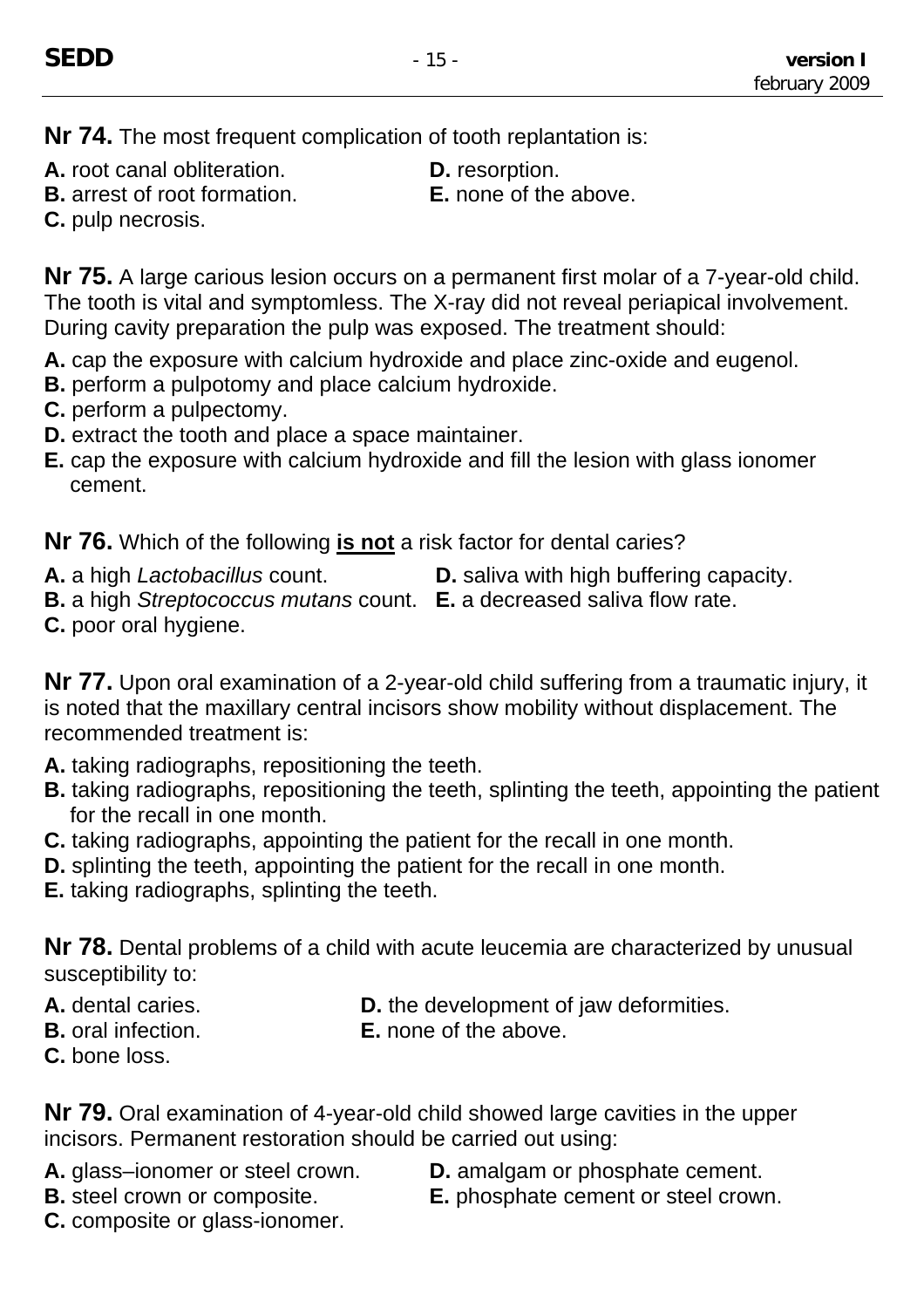**Nr 80.** Fissure sealing is the method of caries prophylaxis in the following cases **except**:

- **A.** prevention of caries in pits and fissures. **D.** prevention of caries in adults.
- **B.** prevention of caries in milk teeth. **E.** prevention of caries of smooth
- **C.** prevention of caries in permanent teeth. surfaces.

**Nr 81.** The material which can be used for fissure sealing **is not**:

- **A.** flow composite. **D.** amalgam.
- **B.** glass-ionomer cement. **E.** compomer.

**C.** composite.

**Nr 82.** After enucleation and histopathologic examination of a primordial cyst, it is essential to:

- 1) surgically revise the wound and curette the surface of the bone;
- 2) perform follow-up examinations and X-rays;
- 3) microscopically evaluate completion of the procedure;
- 4) administer antibiotics;

5) use osteogenic materials to prevent a bone fracture in the enucleation site. The correct answer is:

**A.** 1,3. **B.** 2,3. **C.** 3,4. **D.** 3,5. **E.** 2,5.

**Nr 83.** Indicate the false sentence concerning the Gorlin syndrome:

- **A.** it is also known as naevoid basal cell carcinoma syndrome.
- **B.** it is characterized by skin lesions and bone anomalies.
- **C.** it is inherited as an autosomal dominant trait.
- **D.** it is characterized by the occurrence of single cysts.
- **E.** its histopathologic structure is similar to keratocyst.

**Nr 84.** The Crile`s method requires removal of:

- **A.** unilateral suprahyoid nodes together with the contents of the submandibular fossa.
- **B.** bilateral suprahyoid nodes together with the contents of submandibullar fossae.
- **C.** unilateral suprahyoid nodes and the internal jugular vein, deep cervical nodes and their surroundings.
- **D.** unilateral supraclavicular nodes and the external jugular vein, superficial cervical nodes and their surroundings.
- **E.** unilateral suprahyoid nodes, the internal and external jugular vein, superficial and deep cervical nodes along with the contents of the supraclavicular fossa.

**Nr 85.** The odontogenic abscess of parapharyngeal space needs to be differentiated from the tonsil-like abscess of this space. The differentiating symptom is:

- 
- 
- **A.** strong idiopathic pain. **D.** high body temperature.
- **B.** difficulties in eating. **E.** On the basis of clinical examination **C.** trismus. The differentiation is impossible.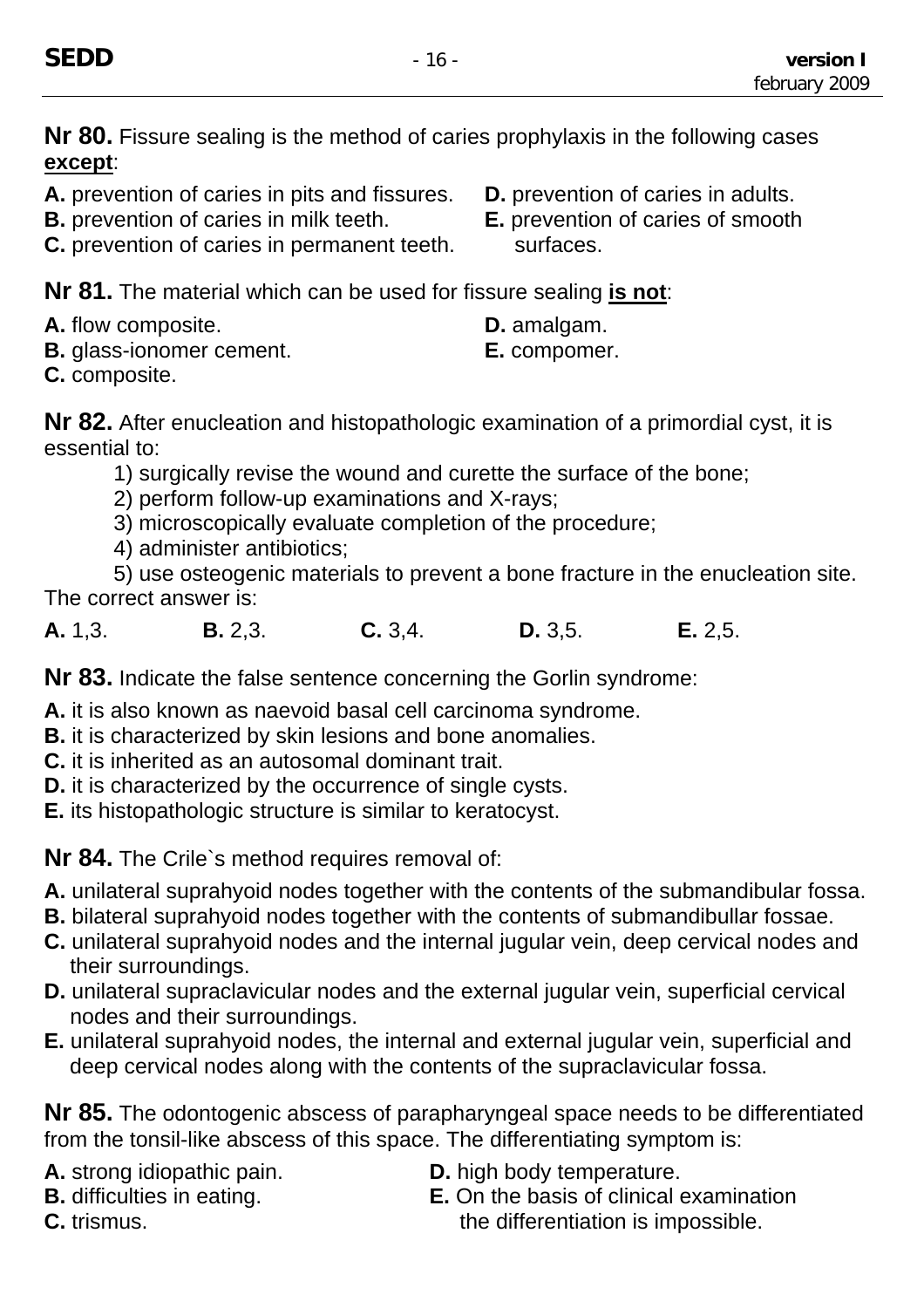**Nr 86.** The extraction of 26 tooth caused an oro-antral communication. The symptom of an existing polyp is:

**A.** profuse discharge of purulent contents.

- **B.** discharge of opalescent straw-coloured liquid.
- **C.** rhinorrhoea while trying to rinse the sinus through the alveolus.
- **D.** negative nose-blowing test.
- **E.** resistance to examining the alveolus with a periapical curette.

**Nr 87.** Diagnosed condition of T1N1M0 of tongue carcinoma requires the removal of:

- **A.** tumour with a healthy tissue margin.
- **B.** the tumour with a healthy tissue margin and ipsilateral suprahyoid nodes.
- **C.** the tumour with a healthy tissue margin, the ipsilateral lymphatic system of the neck and contralateral suprahyoid nodes.
- **D.** half of the tongue with a part of the floor of the mouth, mandible resection, the removal of the ipsilateral lymphatic system of the neck and contralateral suprahyoid nodes.
- **E.** half of the tongue along with a part of the floor of the mouth, mandible resection, and the bilateral removal of the lymphatic system of the neck.

**Nr 88.** Diagnosed condition T2N2M0 of the carcinoma of the floor of the mouth is:

- **A.** a tumour 2cm or less in maximum dimension, ipsilateral lymph nodes enlarged, mobile, no metastases.
- **B.** a tumour 2cm or less in maximum dimension, bilateral lymph nodes enlarged, mobile, no metastases.
- **C.** a tumour more than 2cm in maximum dimension, ipsilateral lymph nodes enlarged, mobile, no metastases.
- **D.** a tumour more than 2cm in maximum dimension, bilateral lymph nodes enlarged, mobile, no distant metastases.
- **E.** a tumour more than 2cm in maximum dimension, ipsilateral lymph nodes enlarged, non-mobile, no distant metastases.

**Nr 89.** The early complications after local anaesthesia include:

- 1) facial nerve paralysis;4) injuring the muscles;
- 2) causing the local ischaemia of the skin of the face. 5) insufficient anaesthesia.
- 3) puncturing the nerve;

The correct answer is:

**A.** 1,3. **B.** 1,2,3. **C.** 2,4,5. **D.** 3,5. **E.** all the above.

**Nr 90.** Indicate the **false** sentence: Lidocaine is characterised by:

**A.** the time of activity up to about 45 minutes.

- **B.** the average strengh of activity.
- **C.** no influence on blood vessels.
- **D.** its use in treating ventricular arythmia.
- **E.** its maximum safe dose of 7 mg per kg.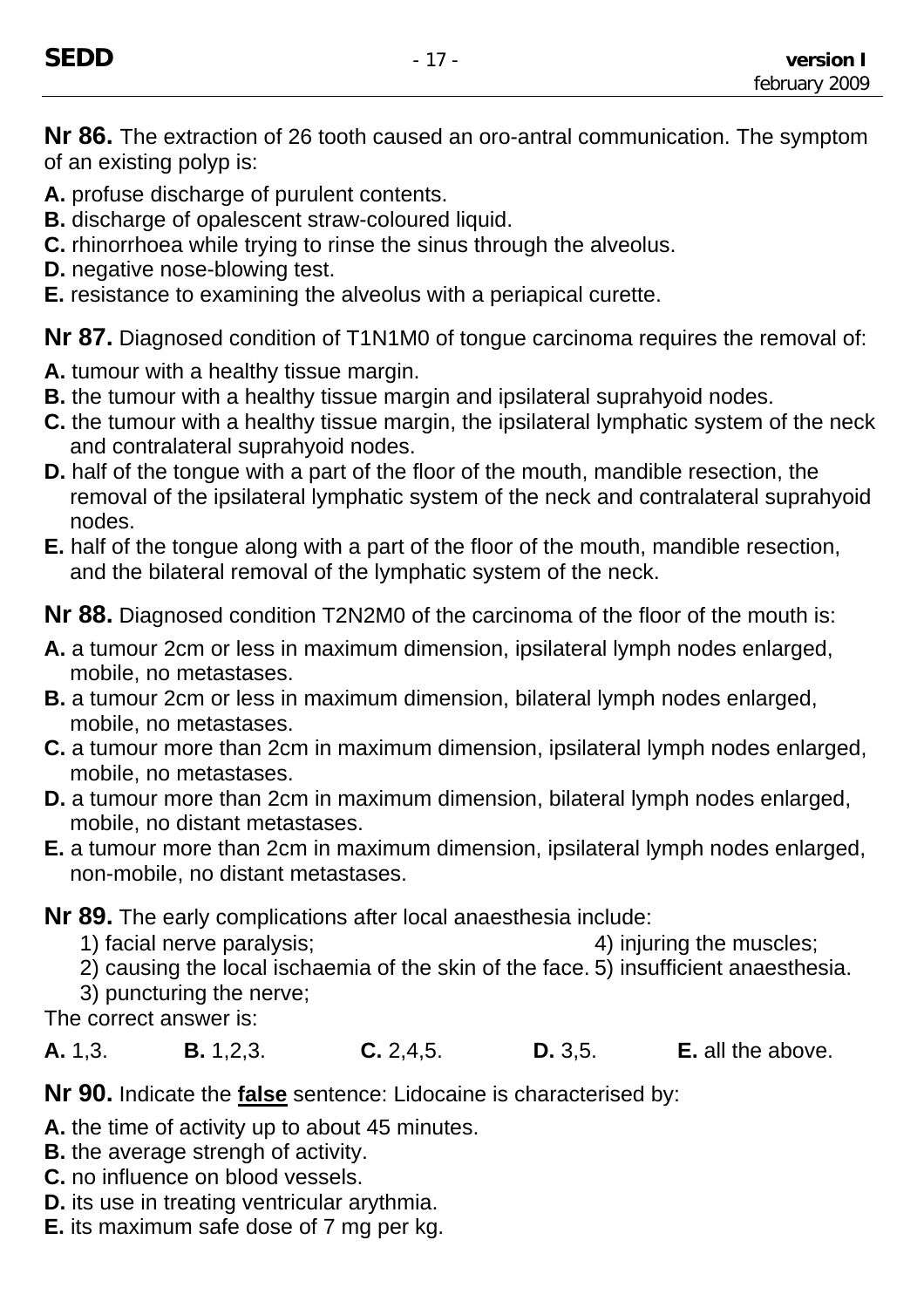**Nr 91.** The epithelial developmental odontogenic cysts **do not** include a/an:

- 
- **B.** lateral periodontal cyst. **E.** dentigerous cyst.
- **A.** keratocyst. **D.** eruption cyst.
	-

**C.** radicular cyst.

**Nr 92.** Indicate the **false** sentence concerning Sjorgen`s syndrome:

- **A.** it's a disease causing damage to parenchyma of endocrine glands by formation of histiocyte infliltrations.
- **B.** its most common symptom is xerostomia.
- **C.** it may be associated with systemic lupus erythematosus, scleroderma, hepatic cirrhosis, rheumatic fever.
- **D.** it shows a female predilection.
- **E.** the disease can be associated with chronic interstitial nephritis.
- **Nr 93.** Indicate the features that characterize buccal abscess:
	- 1) it can be located intra or extra orally, its boundary is the buccinator muscle;
	- 2) the abscess occurrs often in the buccal space with the following borders: anterior levator anguli oris muscle; posterior – masseter muscle; roof – zygomatic arch; floor – rim of the mandible;
	- 3) buccal abscess is always incised intra-orally because of aesthetical reasons;
	- 4) the extraction of the causal tooth is always an inseparable procedure accompanying incision of the abscess and should always be performed during the first visit;
	- 5) the cause of the abscess is always an odontogenic infection from the upper molars and premolars.

The correct answer is:

**A.** 1,2. **B.** 3,4. **C.** 2,3. **D.** 4,5. **E.** 1,4.

**Nr 94.** Indicate the true sentence concerning sarcoidosis:

- **A.** in oral cavity sarcoidosis occurrs as white-bluish nodules located on palatine arches, uvula, along the palatine raphe, and predominantly on the mucosa of the buccae.
- **B.** granulomatous infiltration present in partoid parenchyma does not cause the paralysis or paresis of the facial nerve.
- **C.** Hereford and Mikulicz syndrome takes the form of sarcoidosis.
- **D.** the treatment includes antituberculous drugs and steroids. Immunosuppression is contraindicated because of the origin of the disease.
- **E.** sometimes additional radiotherapy in doses around 30Gy is indicated.

**Nr 95.** Odontogenic lesions include (indicate the **false** sentence):

- **A.** ameloblastoma, ameloblastofibroma, complex and mixed dentinoma.
- **B.** myxoma, fibromyxoma, chondromyxoma.
- **C.** gigantiform and ossifying cementoma.
- **D.** ameloblastic fibrosarcoma, ameloblastic odontosarcoma.
- **E.** malignant ameloblastoma.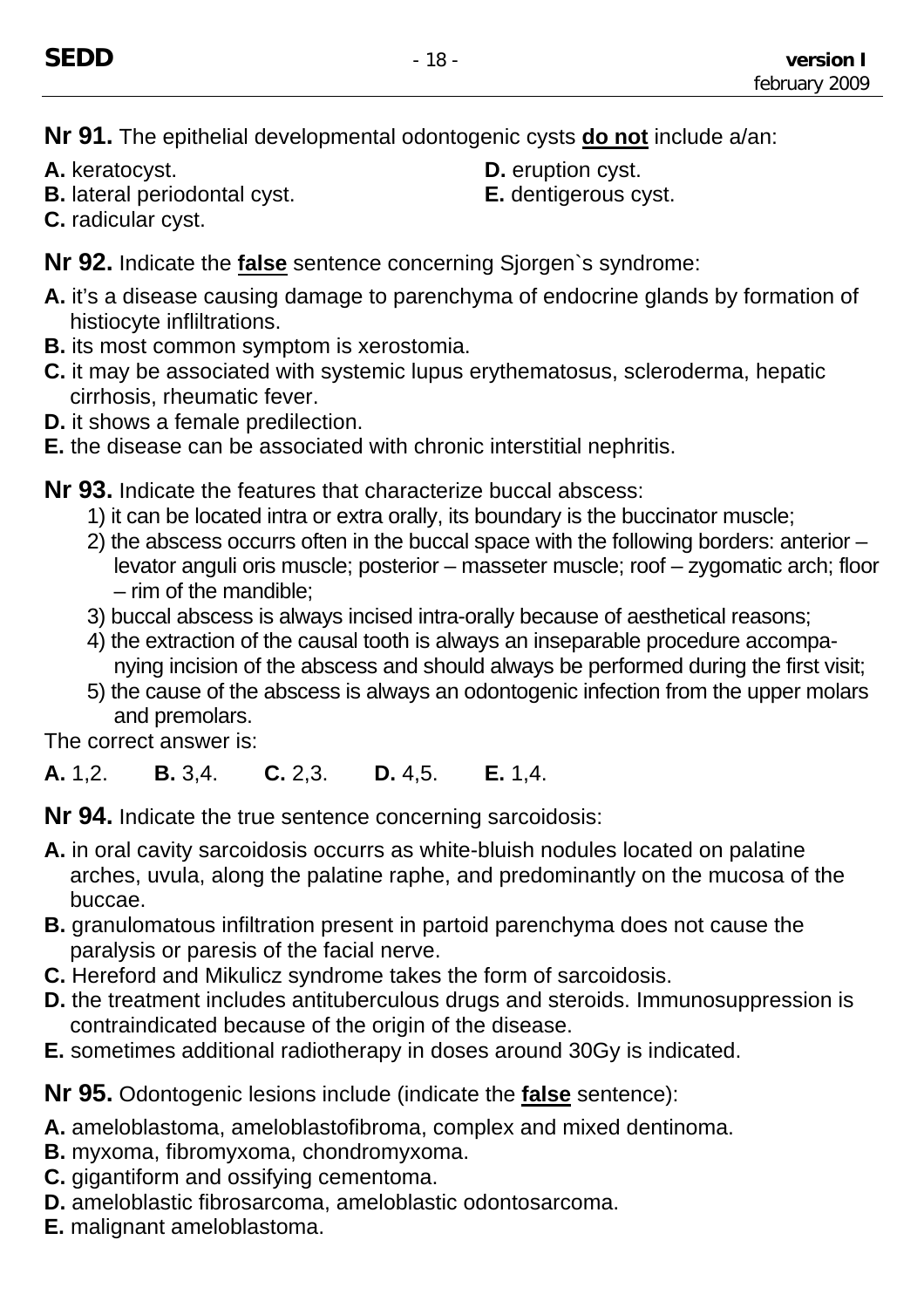**Nr 96.** The retromandibular space contains the nerves:

1) vagus nerve; 4) auriculotemporal nerve;

2) facial nerve; example and the state of the state of the state of the state of the state of the state of the state of the state of the state of the state of the state of the state of the state of the state of the state o

3) lingual nerve;

The correct answer is:

## **A.** 1,2,4. **B.** 2,4. **C.** 2,4,5. **D.** 2,3. **E.** 1,5.

## **Nr 97.** Indicate the **false** sentences:

- 1) during a sinus lift procedure it is possible to cause injury to the sinus membrane;
- 2) autogenous bone mixed with bone substitute is recommended for performing a sinus lift;
- 3) performing simultaneously implant placement and augmentation is possible if the alveolar height is at least 2 mm;
- 4) idirect sinus lift allows to rise the sinus floor up to 1-3 cm;

5) chronic sinusitis is not regarded as a contraindication for sinus lift.

The correct answer is:

**A.** 1,3. **B.** 3,5. **C.** 2,4. **D.** 1,2. **E.** 4,5.

**Nr 98.** Indicate the **false** sentences:

**A.** autogenic graft – the donor and recipient are identical.

- **B.** isograft the donor and recipient are genetically identical.
- **C.** allograft the donor and recipient are genetically different but belong to the same species.
- **D.** xenograft the donor and recipient belong to different species.
- **E.** alloplastic material modified material, deprived of antigenic properties, a counterpart to allograft.

**Nr 99.** An incorrect technique of performing one of the intraoral conduction anaesthesias, may result in temporary paresis of the facial nerve of this side. This may happen as a result of a block of which of the undermentioned nerves?

- **A.** nasopalatine nerve. **D.** posterior superior alveolar nerves.
- **B.** inferior alveolar nerve. **E.** mental nerve.
- **C.** infra-orbital nerve.

**Nr 100.** Which of the undermentioned intra-oral abscesses is most probable to cause intracranial complications?

- **A.** abscess of the palate.
- **B.** abscess of the canine fossa.
- **C.** abscess in the region of upper premolars on the vestibular side.
- **D.** abscess of the pterygo-palatinal space.
- **E.** correct are B and D.

**Now, take the other answer ticket in order to mark the answers to questions 101 - 200.**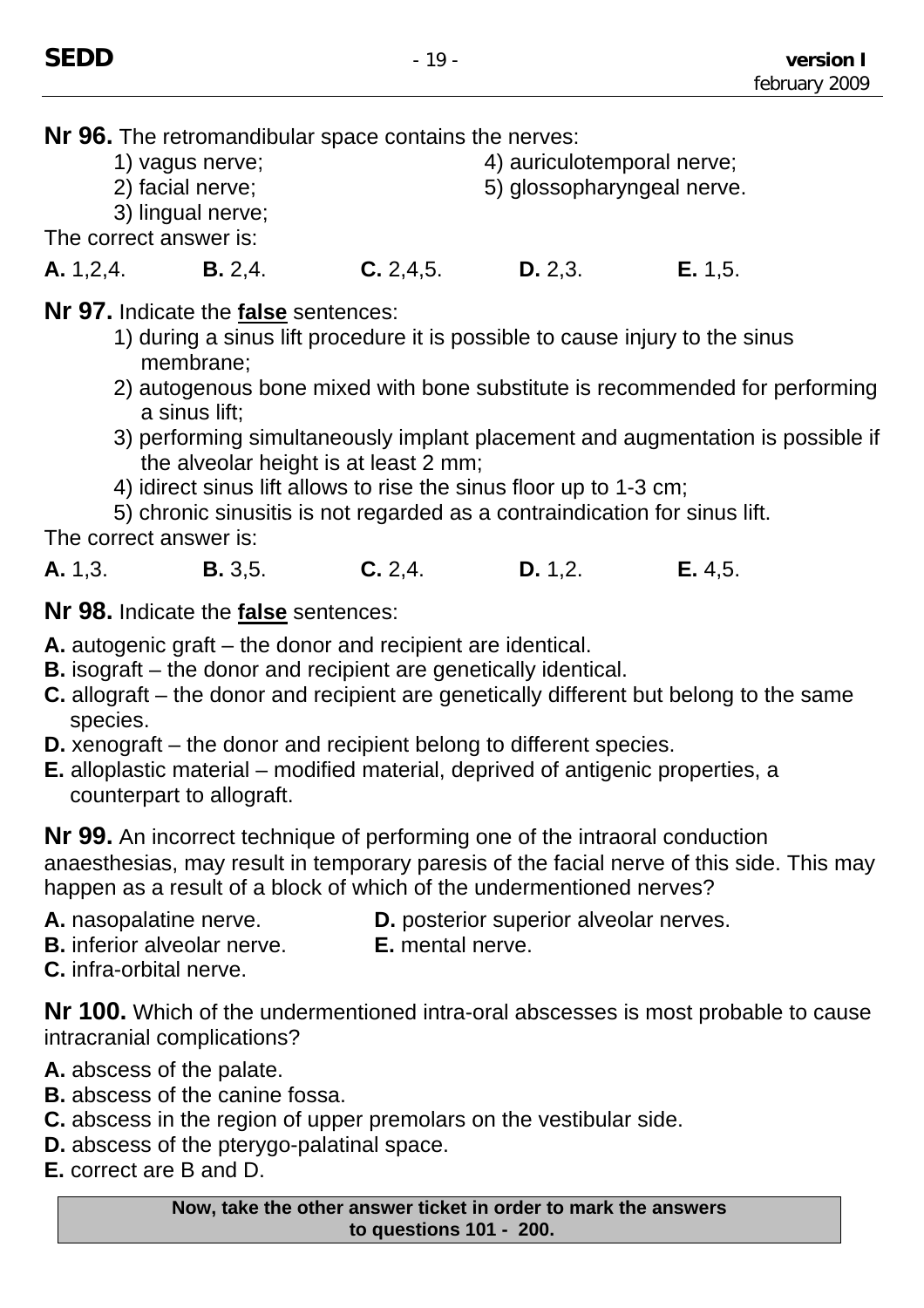**Nr 101.** Which of the undermentioned abscesses, because of its localization, mostly threatens to cause respiratory failure?

- **A.** palatal abscess. **D.** lingual abscess.
- **B.** submasseter abscess. **E. C** and D.
- **C.** abscess of the floor of the oral cavity.

**Nr 102.** Which of the undermentioned clinical symptoms is most distinctive of submasseter abscess?

- A. oedema and difficulties in swallowing. **D.** trismus.
- **B.** very strong pain. **E.** B and D.

**C.** high fever.

**Nr 103.** Which of the undermentioned elevators is **most often** used for extracting a tooth or its roots?

- **A.** Winter`s elevator. **D.** Leclus` elevator.
- **B.** Schlemmer`s elevator. **E.** Berten`s elevator.
- **C.** Bein`s elevator.

**Nr 104.** In the patients belonging to a high risk group of endocarditis, it is recommended to use antibiotic prophylaxis when performing a dental procedure is, that produces bleeding in the oral cavity. Which of the undermentioned antibiotics should be administered?

- **A.** erythromycin. **D.** clindamycin.
- 
- 
- **B.** amoxicillin. **E.** amoxicillin, and in case of an allergy clindamycin.
- **C.** ciprophloxacin.

**Nr 105.** Which of the undermentioned lesions of oral mucosa undergoes most frequently transformation into sqamous cell carcinoma?

- 
- **A.** oral lichen planus. **D.** non homogenous leukoplakia.
- **B.** melanoplakia. **E.** erythroplakia.
- 
- **C.** homogenous leukoplakia.

**Nr 106.** Salivary gland tumours occur commonly in the partoid gland. Which of the undermentioned tumours occurs **most frequently**?

- A. basal cell carcinoma. **D. Stewart**'s tumour.
- **B.** Warthin`s tumour. **E.** oncocytoma.
- 
- 

**C.** pleomorphic adenoma.

**Nr 107.** How to interpret the following findings in clinical examination of periodontal tissues: 7mm deep pocket and 9mm loss of clinical attachment.

**A.** drug related hypertrophic gingivitis is present.

- **B.** gingival recession equals to 2 mm.
- **C.** such difference indicates the presence of periodontal abscess.
- **D.** the hypertrophy in gingivitis is 4 mm.
- **E.** mild chronic periodontitis in the elderly.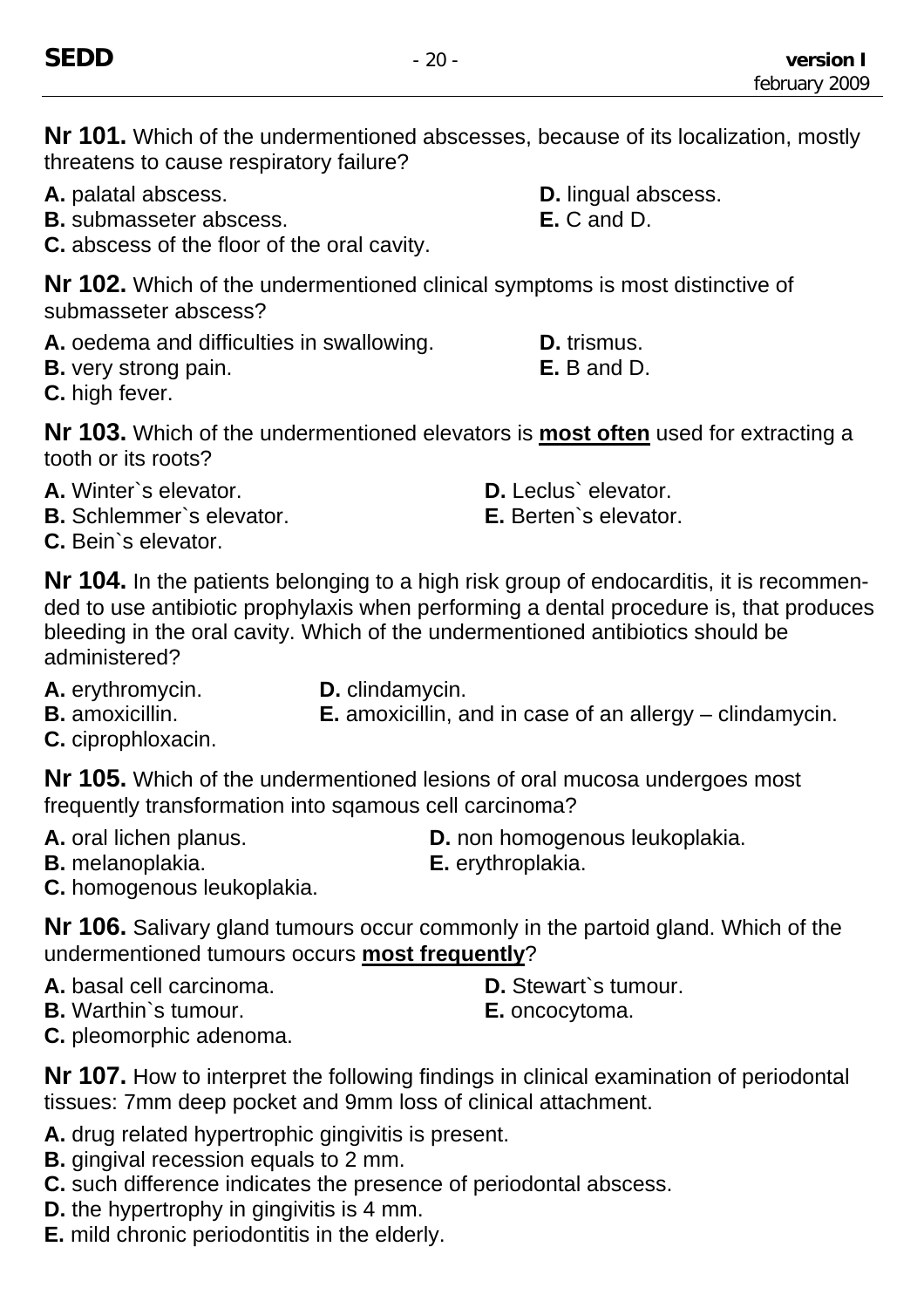**Nr 108.** What differentiates chronic and aggressive form of periodontitis?

**A.** the periodontal pocket depth.

- **B.** the X-ray picture.
- **C.** the average value of the modified bleeding index (mSBI).
- **D.** a familiar incidence and the rapid CAL loss.
- **E.** the age of the patient.

**Nr 109.** In which of the following dermatologic diseases desquamative gingivitis can be observed?

- **A.** atopic dermatitis. **D.** simple acne.
	-
- **B.** lichen planus. **E.** scleroderma.

**C.** psoriasis.

**Nr 110.** What is a certain criterion differentiating gingivitis from periodontitis?

- **A.** the average value of API acc. to Lange et al. **D.** the presence of general
- **B.** the average value of GI acc. to Löe and Silness. **Symptoms.**
- 

**Nr 111.** What type of periodontal lesions can't be seen in an x-ray picture?

- **A.** the osteolysis of interdental alveolar bony septum.
- **B.** over 40% mandibular bone mass loss in osteoporosis.
- **C.** bone pockets.
- **D.** furcation defects in madible.

**E.** Miller's class I or class II periodontal recessions.

**Nr 112.** What should the dentist do in case of a single periodontal abscess in a generally healthy patient?

- **A.** decompression by incising the abscess.
- **B.** prescribe erythromycin 600 mg for 7 days.
- **C.** extract the tooth next to the periodontal abscess.
- **D.** decompress the abscess by tooth trepanation.
- **E.** "intrapocket" irrigation with 12% chlorhexidine solution.

**Nr 113.** What is **the best** application of ultrasonic scalers with carbon-fiber reinforced plastic working tips?

- **A.** supragingival scaling. **D.** curettage.
- **B.** tooth polishing. **E.** root planing.
- -

**C.** scaling in periimplantitis.

**Nr 114.** Which sentence concerning the application of piezoelectric ultrasonic scalers in subgingival scaling **is false**?

- **A.** the working end should contact the tooth at the 80° angle.
- **B.** water cooling is necessary, and it also enables the cavitation effect.
- **C.** it saves time compared to hand scalers.
- **D.** the vibrations of the working end are linear.
- **E.** it enables the bacteria and their toxins elimination with cement and dentine preservation.
- 
- 
- **C.** the presence of periodontal pockets. **E.** the coexistence of malocclusion.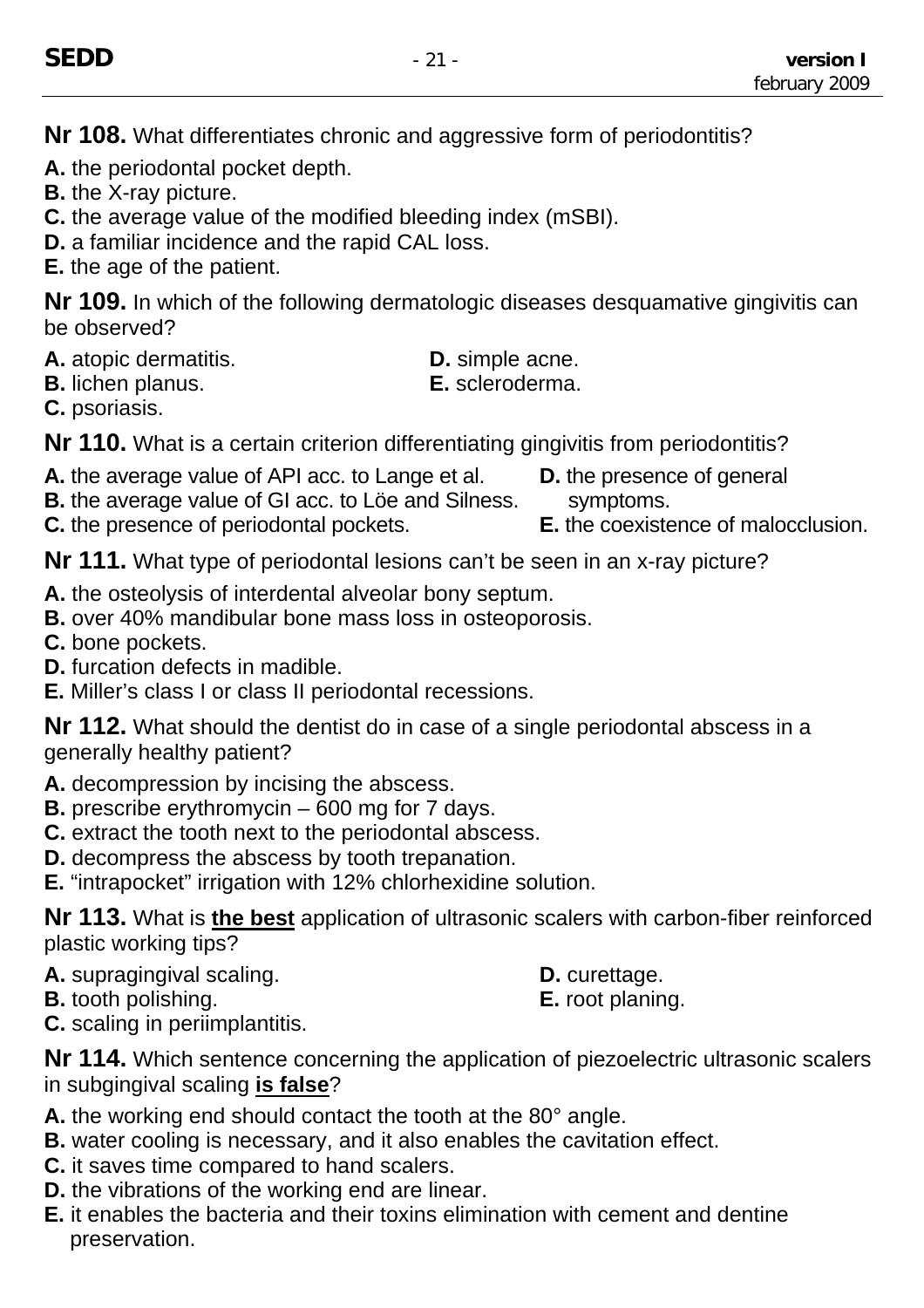**Nr 115.** Which of the undermentioned procedures **is not** the element of full mouth disinfection treatment?

**A.** subgingival scaling and root planing in 24 hours.

**B.** mouth and throat rinsing with chlorhexidine.

**C.** the application of chlorhexidine ointment on the dorsal tongue surface.

**D.** filling the deepest pockets after scaling with 25% metronidazole.

**E.** simultaneous scaling and pocket rinsing with chlorhexidine solution.

**Nr 116.** In order to perform the scaling of mesial surfaces of the posterior teeth the following Gracey curette is used:

**A.** 1/2. **B.** 5/6. **C.** 7/8. **D.** 11/12. **E.** 13/14.

**Nr 117.** Which of the listed clinical situations is an indication to perform guided tissue regeneration?

- **A.** a supraalveolar pocket.
- **B.** an infraalveolar pocket.
- **C.** a mandibular class III furcation defect acc. to Hamp.
- **D.** class IV periodontal recession acc. to Miller.
- **E.** the loss of gingival papillas.

**Nr 118.** When a periodontal probe passes through the intraradicular space it is named:

**A.** a class II furcation defect acc. Hamp. **D.** Stillman's cleft.

**B.** a class III furcation defect acc. Hamp. **E.** an intraradicular crater.

**C.** a three wall osseous defect.

**Nr 119.** Which of the undermentioned treatment methods in the maintenance phase causes a significant reduction of periodontopathogens and concentration of proinflammatory mediators in crevicular fluid?

- **A.** mouth rinsing with 0.12% chlorehexidine solution.
- **B.** supragingival scaling.
- **C.** laser biostimulation.
- **D.** subgingival water irrigations.
- **E.** the intraoral application of coenzyme Q.

**Nr 120.** The periotest is used to measure:

- **A.** teeth mobility.
- **B.** pocket depth and connective tissue attachment loss.
- **C.** the intensity of gingival inflammation.
- **D.** the volume of gingival fluid.
- **E.** the presence of premature occlusion contacts.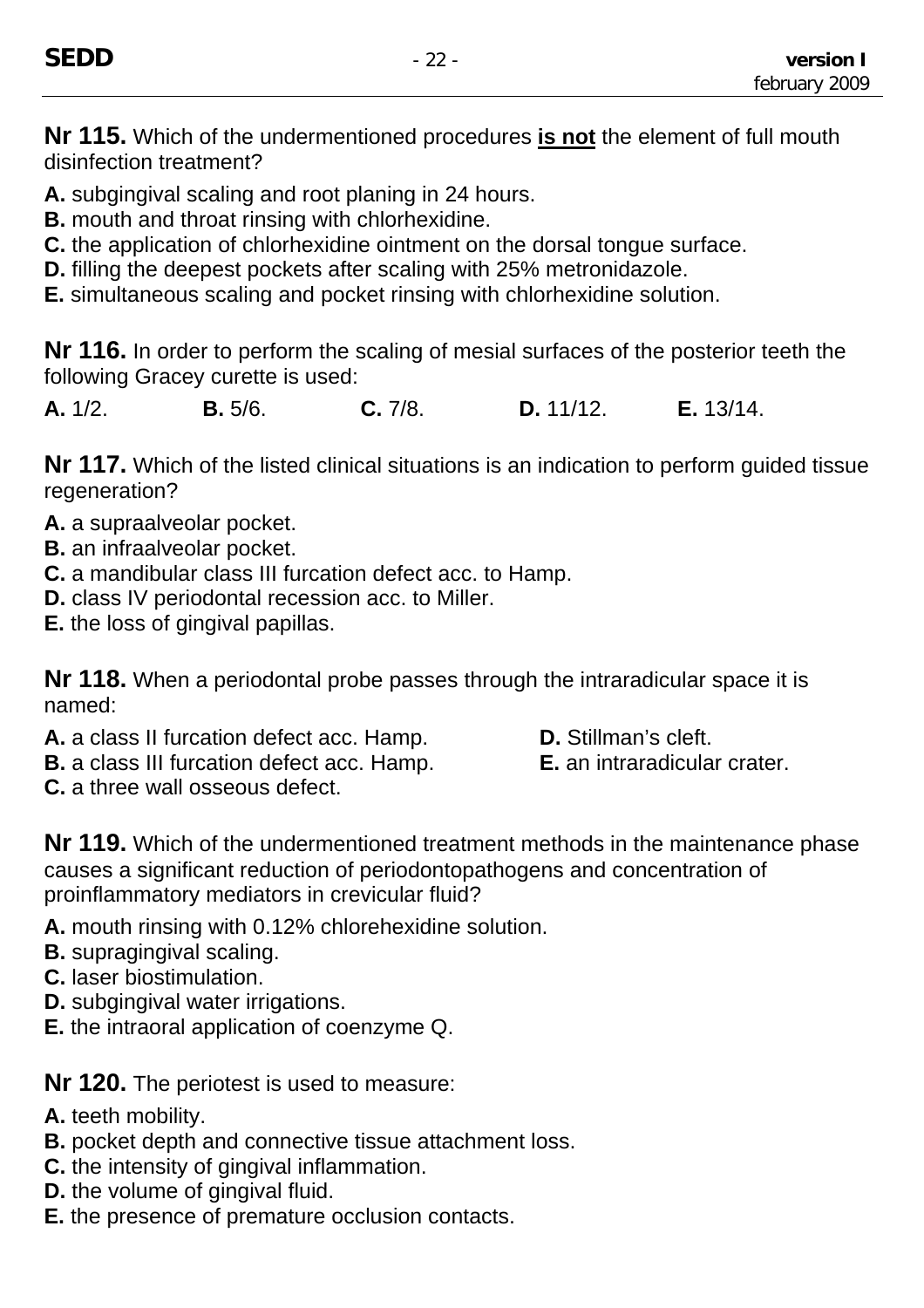**Nr 121.** The analysis of the facial profile is carried out in relation to:

1) the inter – pupillary lines;

2) Simon's orbital plane;

3) Kantorowicz's frontal plane;

4) the way in which the first permanent molars contact one another;

5) the maximal width of the cranium.

The correct answer is:

**A.** 1,5. **B.** 2,3. **C.** 1,3. **D.** 4,1. **E.** 4,2.

**Nr 122.** A mature swallowing type is indicated by:

1) the tongue position in relation to dental arches;

2) the contraction of the mylohyoid muscle;

3) the hypertonia of the labial and buccal muscles;

4) the fact that the air is freely held in the oral cavity;

5) the fact that the tongue touches the mentum as well as both cheeks. The correct answer is:

**A.** 1,2. **B.** 5,3. **C.** 4,1. **D.** 2,3. **E.** 5,4.

**Nr 123.** The analysis of diagnostic models articulated in a habitual occlusion consists of:

1) the assessment of the conformance of both dental arches' midlines;

2) the measurement of the width between first upper premolars;

3) the analysis of Angle's classes;

4) the measurement of the dental arch length;

5) the measurement of the dental arch posterior width.

The correct answer is:

**A.** 2,1. **B.** 1,3. **C.** 1,4. **D.** 3,4. **E.** 4,1.

**Nr 124.** Myotherapy is a prime choice method in treating:

**A.** deep bites.

**B.** the functional forms of mandibular retropositions.

**C.** congenital malocclusions.

**D.** malocclusion in the retention phase after a block appliance.

**E.** overcrowding of the lower incisors.

**Nr 125.** The characteristic feature of distocclusion is:

**A.** an excessive width of the maxilla.

**B.** an underdevelopment of the mandible in all three dimensions.

**C.** an increased overjet between upper and lower incisors.

- **D.** an asymmetry of the face.
- **E.** retroposition of the upper lip.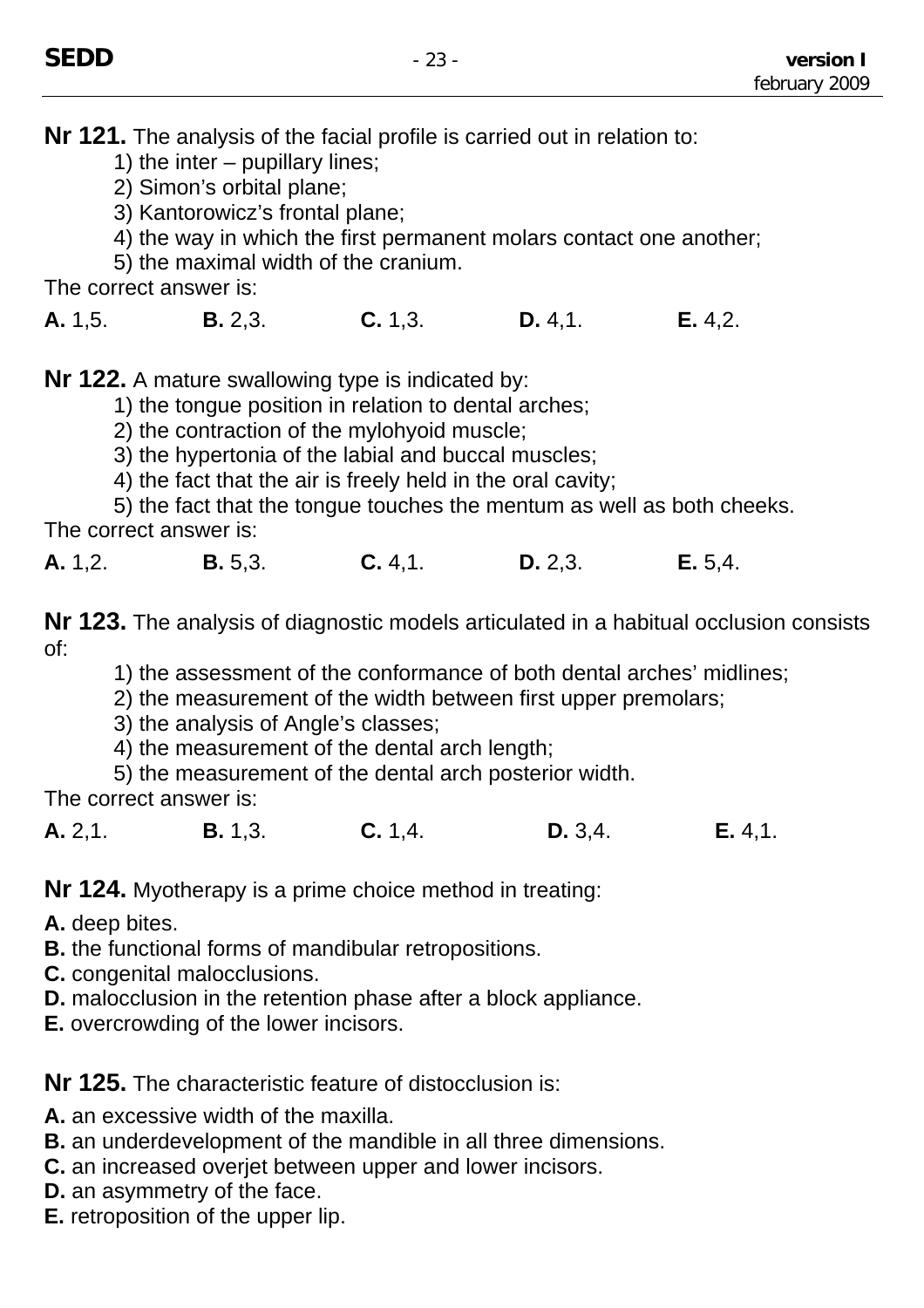**Nr 126.** A lateral cephalometric radiogram is used as:

**A.** an additional examination in orthodontic diagnostics.

**B.** a general examination in functional disorders of the temporomandibular joint.

- **C.** a method of detecting carious lesions.
- **D.** a method of assessing the periodontal condition.
- **E.** a method of assessing teeth development.

**Nr 127.** The features of retrognathia are:

- 1) an inhibition of the frontal development of the maxilla;
- 2) an asymmetry of the face;
- 3) the smoothening of the labiomental sulcus;
- 4) lingual occlusion;

5) an increase in the facial width between the mandibular angles. The correct answer is:

**A.** 4,2. **B.** 1,2. **C.** 4,1. **D.** 5,3. **E.** 1,3.

**Nr 128.** The counter-clockwise growth of the facial cranium indicates:

- **A.** faster growth of the anterior height of the facial cranium in relation to the posterior one.
- **B.** anteroposterior relations of the apical bases of the maxilla and the mandible.
- **C.** faster growth of the posterior height of the facial cranium in relation to the anterior one.
- **D.** the growth of the facial cranium downwards and backwards.
- **E.** the same rate of the growth of the anterior and the posterior facial height.

**Nr 129.** The key features of the mandibular prognathism are:

- 1) the prominence or protrusion of the upper dental arch;
- 2) in deciduous dentition the final plane broken to the back;
- 3) a forward position of the mentum in relation to the biometric field;
- 4) the shortening of the maxillary segment of the face in relation to the nasal segment;
- 5) the smoothening of the labiomental sulcus.

Correct answer:

**A.** 1,5. **B.** 2,4. **C.** 3,5. **D.** 4,3. **E.** 4,5.

**Nr 130.** The disorders of the development and functions of the masticatory system caused by a premature loss of deciduous teeth may appear as:

- 1) an improper performance of physiological activities;
- 2) an inhibition of bone growth in an after tooth extraction place;
- 3) an increase in the carious process;
- 4) asymmetric mandibular prognathism;
- 5) breathing with an open mouth.

The correct answer is:

| A. 1,5. | B. 2, 1. | C. 3, 5. | D. 4, 3. | E. 4,2. |
|---------|----------|----------|----------|---------|
|         |          |          |          |         |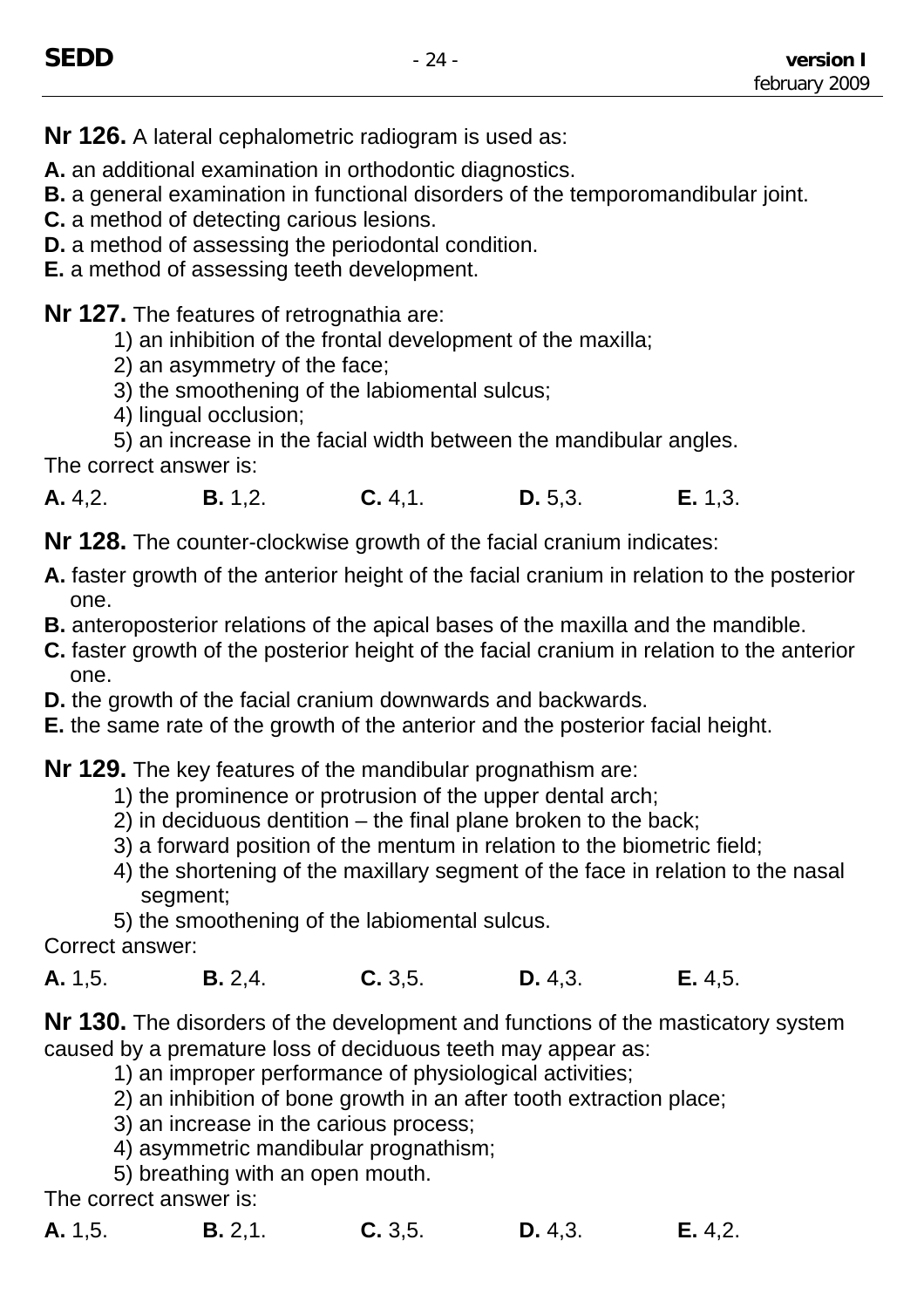**Nr 131.** During infancy the position of the mandible to the maxilla in relation to the sagittal plane is assessed on the basis of:

**A.** the position of the upper lip frenulum in relation to the sagittal plane.

**B.** the position of the incisive papilla.

- **C.** the mutual positions of both frenula in relation to the orbital plane.
- **D.** the position of the torus palatinus.
- **E.** the mutual positions of the mandibular frenula in relation to the maxillary ones.

**Nr 132.** The occlusal norm of the early full deciduous dentition is settled:

- **A.** after the eruption of the first deciduous molars.
- **B.** after the eruption of the lower deciduous canines.
- **C.** after the eruption of the deciduous canines and the second molars.
- **D.** during the twentieth month of life.
- **E.** when the first deciduous molars reach the occlusal plane.

**Nr 133.** An infant improperly fed with a baby bottle may develop:

**A.** a shift of the mandible and the tongue to the front. **D.** asymmetric mandibular **B.** scoliosis. **prognathism. B. b. prognathism.** 

**C.** a narrow maxilla. **E.** an exudative defect.

**Nr 134.** The sucking reflex disappears after:

- **A.** the first year of age.<br>**D.** between the  $8^{th}$  and  $10^{th}$  month of age.<br>**B.** the sixth month of age.<br>**E.** the  $40^{th}$  month of age.
- **B.** the sixth month of age.
- **C.** the 18<sup>th</sup> month of age.

**Nr 135.** A standard vestibular plate is an appliance used for:

- 1) eliminating oral habits;
- 2) treating deep bites;
- 3) treating lingual occlusion;
- 4) treating distocclusion complicated by the protrusion of the upper incisors;
- 5) treating mesiocclusions.

The correct answer is:

**A.** 1,4. **B.** 5,2. **C.** 3,5. **D.** 3,4. **E.** 2,3.

**Nr 136.** A characteristic feature of Hotz and Nord's vestibular plate is:

- **A.** that its edge touches the demarcation line between movable and fixed mucosa.
- **B.** that its activation is impossible.
- **C.** its contact with the alveolar process in the lateral parts.
- **D.** that in treating distoclusion, taking a constructive bite involves disarticulating the maxilla and the mandible.
- **E.** taking a constructive bite in such a way that the upper canines are in the space between the canine and the first lower deciduous molar and the occlusion is raised over the size of the rest gap.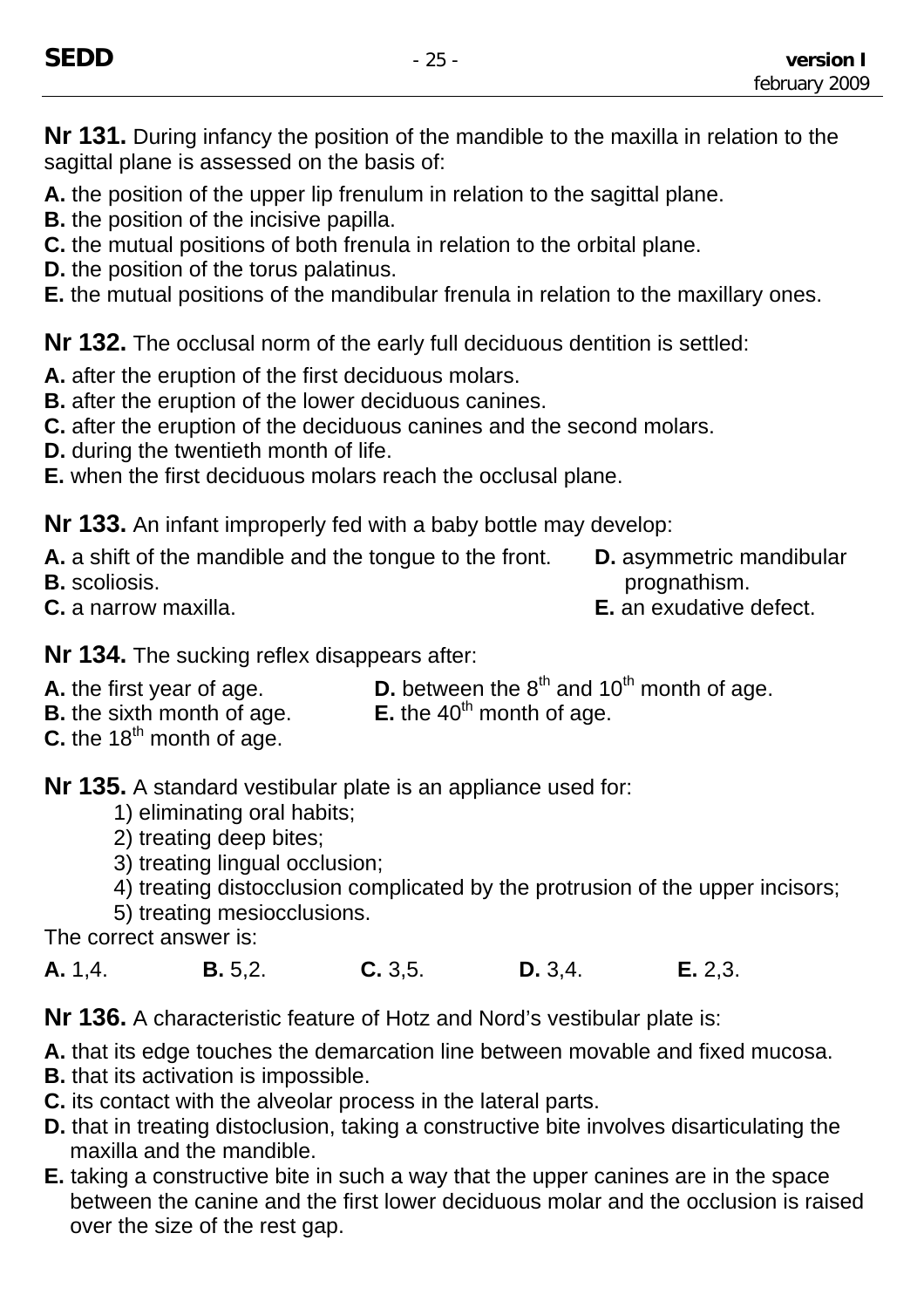**Nr 137.** Delated tooth eruption or tooth retention usually concerns:

- 1) upper central incisors; 4) second upper premolars;
- 2) lateral lower incisors; 6) canines.

3) first permanent molars;

The correct answer is:

**A.** 1,5. **B.** 3,4. **C.** 1,2. **D.** 5,2. **E.** 2,3.

**Nr 138.** During the period of deciduous dentition vertical disorders treatment planning should take into account:

- 1) the moving of the mandible to the front;
- 2) the elongation of the shortened alveolar processes together with the teeth in lateral parts;
- 3) achieving Angle's first class;
- 4) the expansion of the upper dental arch;

5) lowering the alveolar processes in the regions of contacting teeth. The correct answer is:

**A.** 1,5. **B.** 3,4. **C.** 2,5. **D.** 3,5. **E.** 4,5.

**Nr 139.** In treating full mesiocclusion one ought to:

**A.** elongate alveolar processes of the maxilla in lateral parts.

- **B.** align dental arches in Angle's second class.
- **C.** protrude upper incisors.
- **D.** move the lower dental arch to the back.
- **E.** retrude the lower incisors.

**Nr 140.** In orthodontic practice tooth extraction may be performed in case of:

**A.** deep bites treatment. **D. D.** cosmetic indications.

**B.** the lack of space below 4 millimetres. **E.** oligodontia.

**C.** a forward position of both lips in relation to the aesthetic line.

**Nr 141.** Extensive abrasion can result in:

- **A.** stomatitis prothetica. **D.** dentitio difficilis dentis sapientiae.<br>**B.** caries florida. **E.** occlusal vertical dimension decrea
- 
- **E.** occlusal vertical dimension decrease.
- **C.** a fracture of mandible.

**Nr 142.** Which of the undermentioned factors **is not** thought to be the cause of tooth wear?

- **A.** parafunctions.
- **B.** bruksism.
- **C.** nutritional customs: the consumption of acid and coarse-grained food.
- **D.** smoking.
- **E.** increased psychoemotional tension.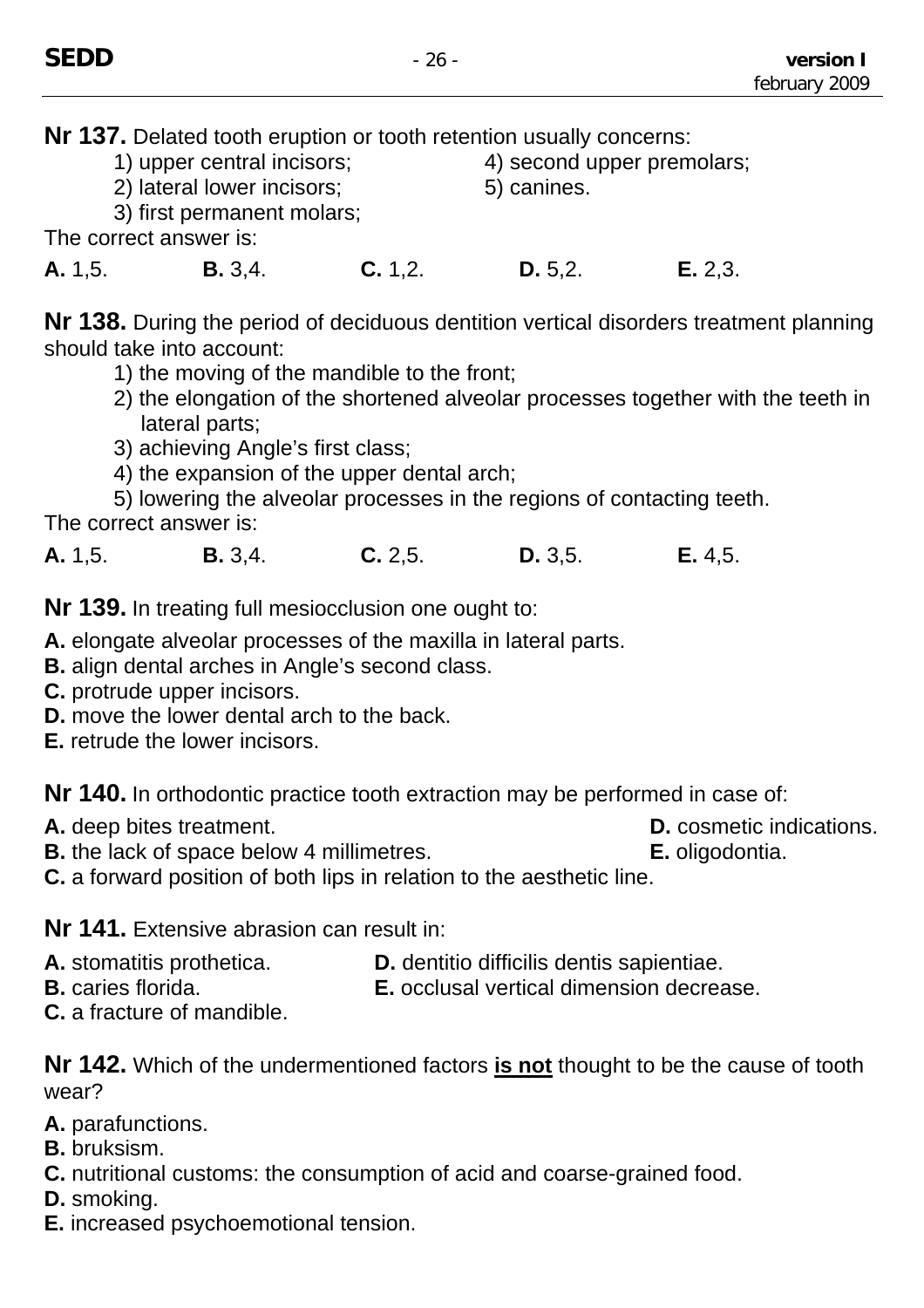**Nr 143.** Tooth wear together with paradonthopathy and mioartropathy are reckoned in:

- **A.** orthognathic bite. **D.** cross bite.
- **B.** eugnathic bite. **E.** edge-to-edge bite.
- **C.** traumatic bite.

**Nr 144.** Oral habits involving of involuntary rhythmic or spasmodic non-functional gnashing, grinding, or clenching of teeth leading to tooth abrasion is defined as:

- **A.** Christensen phenomenon. **D.** bruksism.
- **B.** biocompatibility. **E.** decubitus.
- **C.** biomechanics.

**Nr 145.** A synonym for fully adjustable, individual articulators is:

- A. hinged articulators. **D.** mandible movements simulators.
- **B.** occluders. **E.** synchronic articulators.
- **C.** simultaneous articulators.
- **Nr 146.** The schema represents Posselt's diagram. Point 6 illustrates:
- **A.** maximal mandible protrusion.
- **B.** mandible rest position.
- **C.** maximal incuspidation.
- **D.** the terminal point of hinging mandible motion.
- **E.** maximal opening.
- **Nr 147.** The presented below impression tray is used for taking:
- **A.** anatomic impressions.
- **B.** direct denture lining impressions.
- **C.** alginate impressions.
- **D.** functional impressions.
- **E.** indirect denture lining impressions.

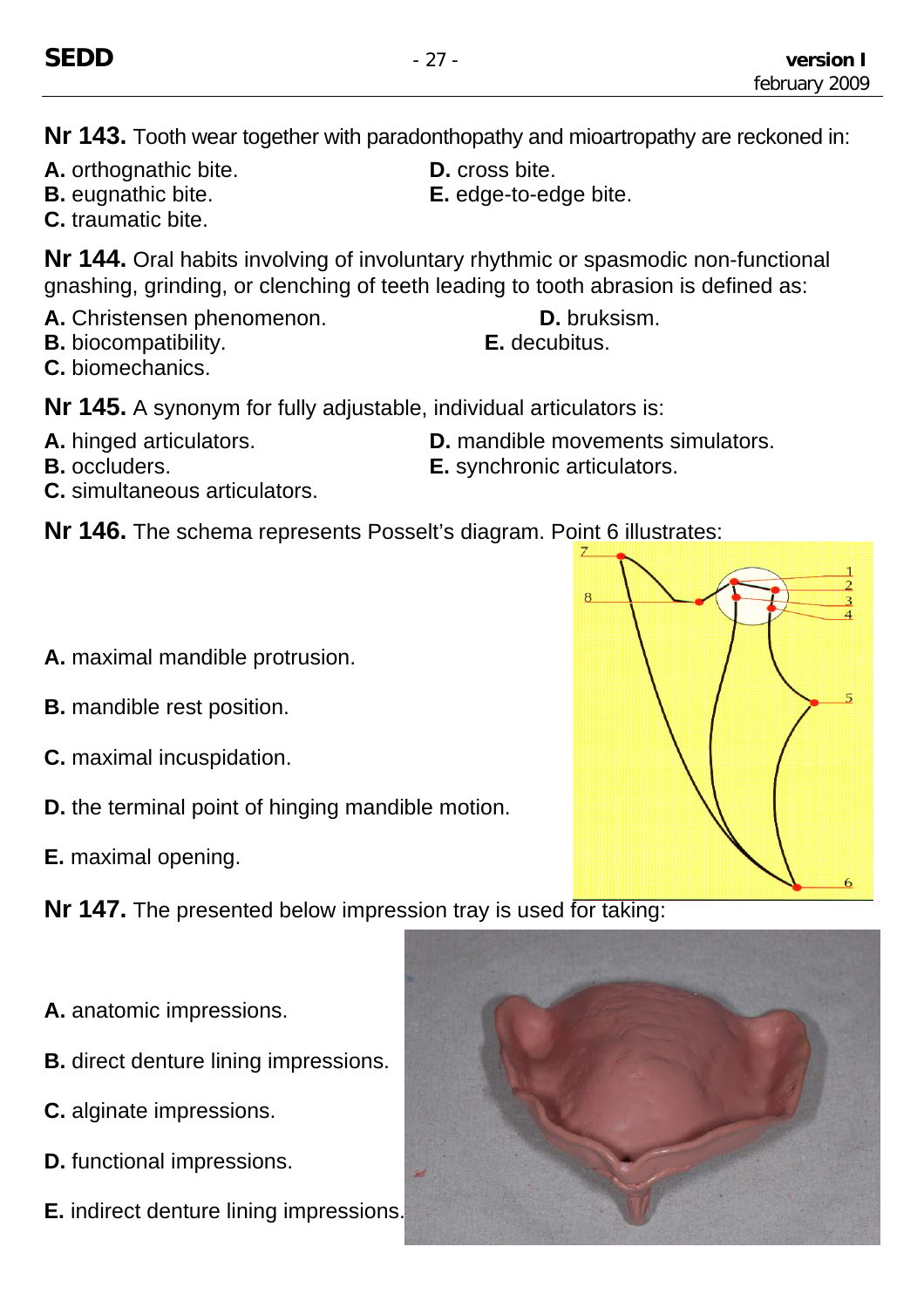**Nr 148.** A prosthodontic treatment plan including clasp-retained partial denture demands diagnostic casts analysis by means of:

- **A.** articulator. **D.** apex locator.
- 
- 
- **B.** polymerization unit. **E.** dental surveyor (Ney paralelometer).
- **C.** periodontometer.

**Nr 149.** Which of the below listed impression materials is **contraindicated** for taking impressions for a master cast in order to prepare clasp-retained partial denture?

**A.** agar. **B.** polyether. **C.** silicone. **D.** alginate. **E.** zinc oxide-eugenol paste.

**Nr 150.** Mesio-occlusal rest in clasp-retained partial dentures is recommended for:

- **A.** a bilateral distal extension. **D.** a edentulous jaw.
- 
- 
- **B.** a unilateral distal extension. **E.** is not recommended in clasp-retained **C.** a unilateral tooth supported. example on partial dentures.

**Nr 151.** Which of the materials used for fixed prosthesis is **the most** biocompatible?

- **A.** well polymerized and polished acrylic resin. **D.** cobalt-molybdenum steel.
- **B.** chromium-nickel steel. **E.** protemp.
- -

**C.** glazed porcelain and gold alloys.

**Nr 152.** The functional value of prosthodontic crown is influenced by:

- **A.** colour.
- **B.** impression technique.
- **C.** reestablishing and preserving an individual occlusal pattern.
- **D.** chamfer preparation technique.
- **E.** feather edge preparation technique.

**Nr 153.** Indicate the impression material **not used** for master cast preparation:

- A. impression compound. **D.** polyesters.
	-
- 
- **B.** alginates. **E.** zinc oxide-eugenol paste.
- **C.** silicones.

**Nr 154.** Which test serves the functional border molding of an individual tray?

**A.** provocative clenching. **B.** Herbst. **C.** Schüller. **D.** swing. **E.** Eichner.

**Nr 155.** A dental surveyor (Ney paralelometer) is used to:

- **A.** evaluate tooth mobility. **D.** determine a rest vertical dimension.
- **B.** determine masseter muscles tension. **E.** analyze the anatomic form of abutment
- **C.** determine an occlusal vertical dimension. teeth.

**Nr 156.** No or incorrect tooth support can lead to:

- **A.** a poor esthetic result of prosthesis. **D.** hindering the mandibular opening.
- **B.** extensive protrusion. **E.** galvanic cell formation.
- **C.** denture settling.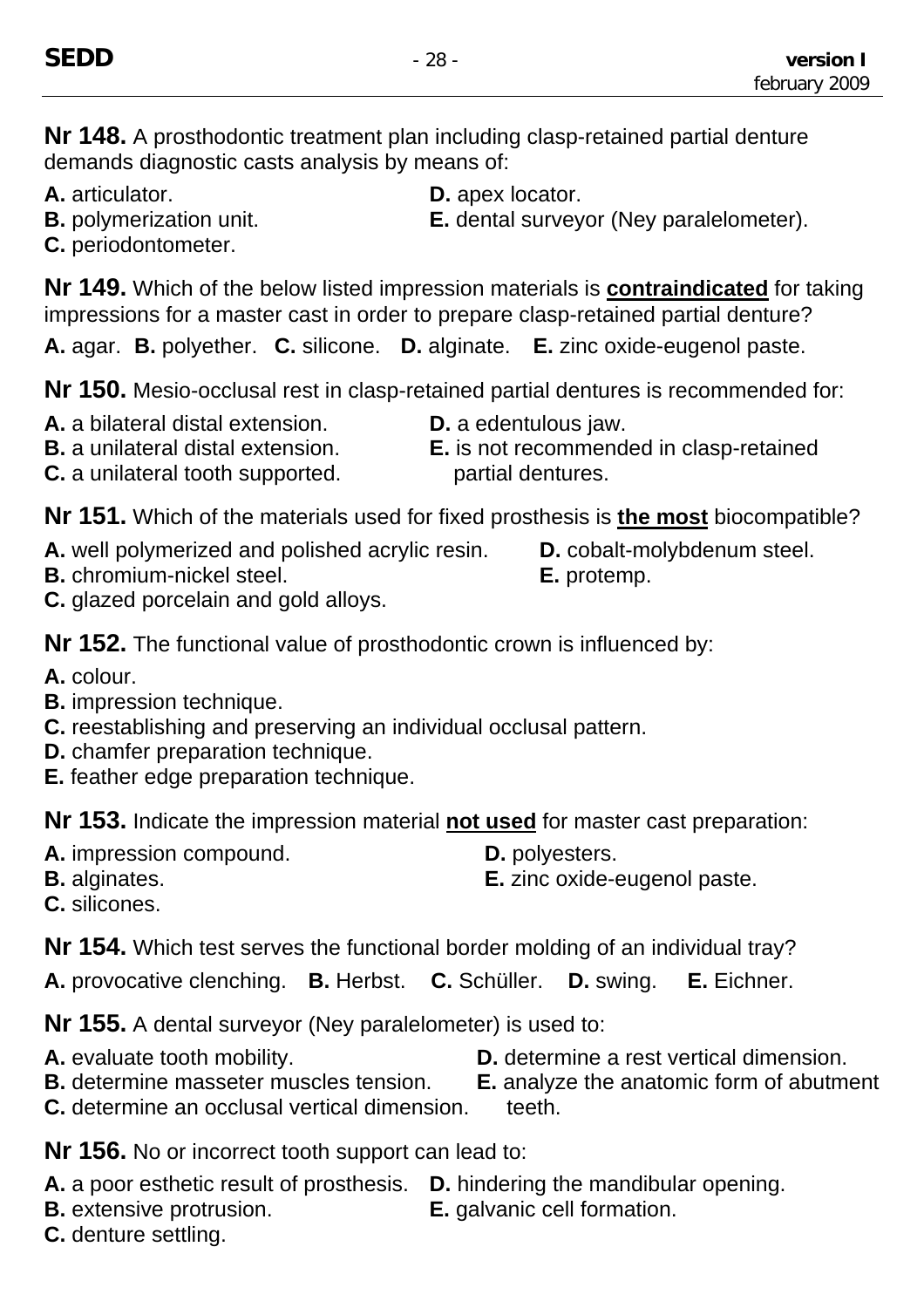**Nr 157.** Surveying is recommended:

**A.** only during clasp-retained partial denture fabrication.

**B.** only during crown fabrication.

**C.** for all types of prostheses.

**D.** only during cast post and core fabrication.

**E.** only during inlay and onlay fabrication.

**Nr 158.** The factors influencing the gypsum setting are:

**A.** chemical, thermal. **D.** thermal.

**B.** chemical, thermal, mechanical. **E.** mechanical.

**C.** only chemical.

**Nr 159.** Zinc oxide-eugenol paste is used for:

- **A.** denture lining impressions. **D.** functional and denture lining
- **B.** diagnostic impressions. **impressions.**
- **C.** the final impressions for fixed dental prosthesis. **E.** functional impressions.

**Nr 160.** The causative factor for tissue irritation and ulceration in the oral vestibule in patients wearing complete dentures can be:

**A.** too extensive denture plate. **D.** A and B.

**B.** rough and sharp denture border. **E.** A,B and C.

**C.** unbalanced occlusion on the opposite side.

**Nr 161.** The cause of pronunciation disorders in patients who have just received new complete dentures can be:

- **A.** occlusal vertical dimension increase. **D.** an improper tooth arrangement.
- **B.** an inadequate denture plate shape. **E.** all answers are correct.
- **C.** insufficient space for tongue.

**Nr 162.** At the check-up a patient who has received new complete dentures complains of a sore throat. The reason for that can be:

**A.** too long or too deep distal periphery seal. **D.** A and B.

- **B.** too long or too deep disto-inferior border. **E.** a sore throat can't be related
- **C.** occlusal vertical dimension increase to new dentures.
- 

**Nr 163.** To replace missing teeth 24 and 26 with bridge one can plan the following bridge constructions:

**C.** 0 25 0.

**A.** 23 0 25 0 27. **D.** A & B are correct. **B.** 23 0 25 0. **E.** all answers are correct.

**Nr 164.** To fabricate cast post and core using the direct method after tooth preparation the pattern for casting procedure is made out of:

- 
- **B.** casting (inlay) wax. **E.** B & D are correct.

**A.** modeling wax. **D.** selfcuring material (for example Duralay).

**C.** metal-impregnated waxes.

- 
- 
-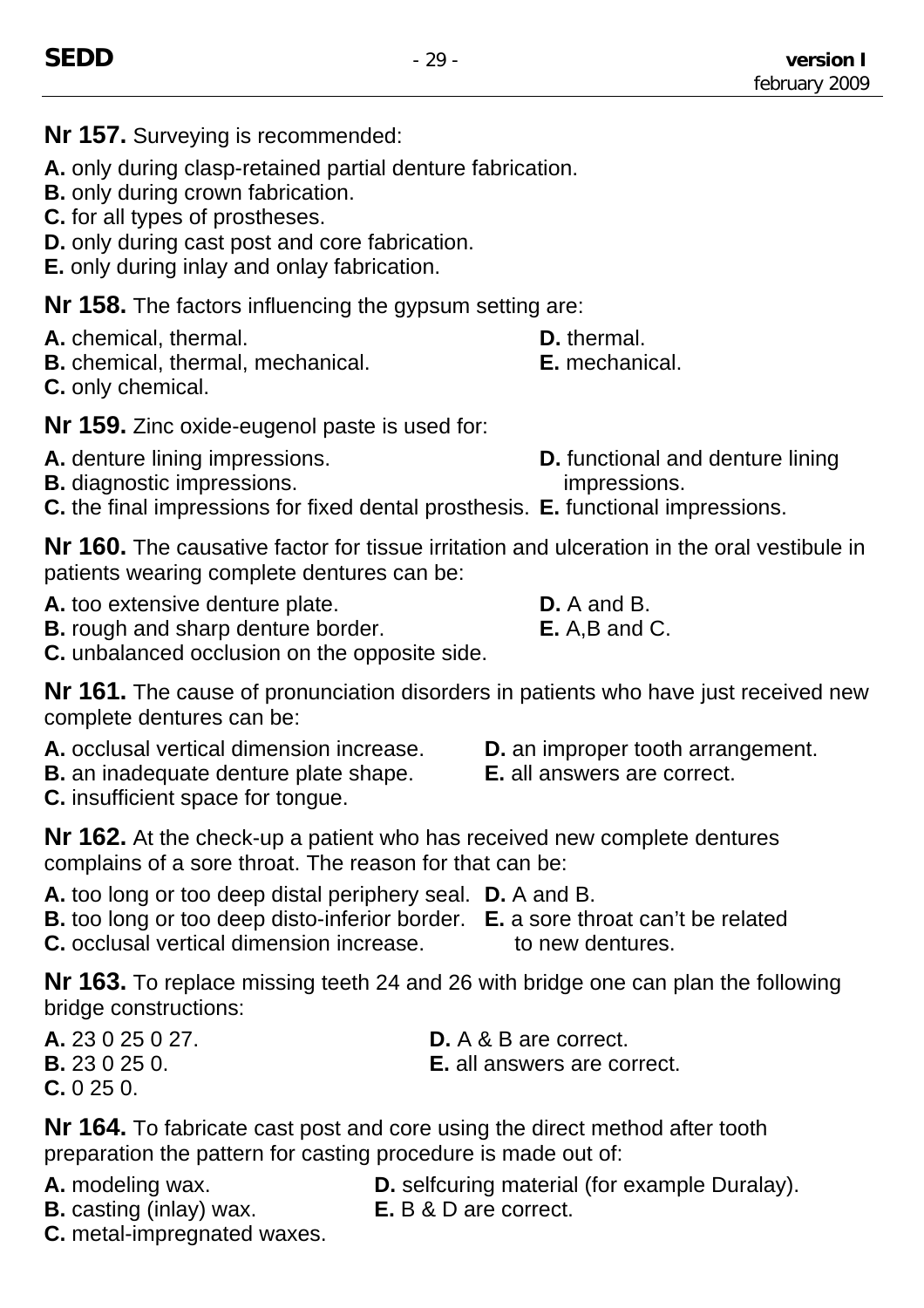**Nr 165.** The materials applied after vital tooth preparation should:

- **A.** be antibacterial and anti-inflammatory. **D.** A and C.
- **B.** stimulate pulp to dentine formation. **E.** A,B and C.
- **C.** block dentinal tubules.

**Nr 166.** The correct position of patient when performing CPR is:

**A.** a supine position on a hard floor.

- **B.** a side-lying position.
- **C.** a supine position with the legs raised.
- **D.** the position depends on the cause of the circulatory failure.
- **E.** all answers are correct.

**Nr 167.** During advanced life support actions external defibrillation shocks should be performed:

- 
- **A.** in sequences of 3. **D.** once and immediately return to resuscitation actions.
- **B.** in sequences of 5. **E.** none of the above.
- **C.** in sequences of 7.

**Nr 168.** The drug which **is not** likely to stop convulsion seizure is:

- 
- 
- **A.** diazepam. **D.** remifentanil.
- **B.** midazolam. **E.** answers A,B and C are correct.
- **C.** fenytoin.

**Nr 169.** Cardiac tamponade comprises a group of symptoms being a result of pericardial blood, air or effusion which may lead to life hazard as heart muscle compression forms an obstacle for venous flow and diminshes cardiac output.

- **A.** both statements are true and form casual nexus.
- **B.** both statements are true but form no casual nexus.
- **C.** first statement is true and the second one is false.
- **D.** first statement is false and the second one is true.
- **E.** both statements are false.

**Nr 170.** The first action in BLS algorithm is to:

- **A.** perform 2 rescue breaths. **D.** call emergency service.
- 
- **C.** perform 15 chest compressions. the bystanders are safe.
- 
- **B.** perform 30 chest compressions. **E.** make sure whether the victim and all

**Nr 171.** Shock may be the result of:

- 
- 
- **C.** heart pump insufficiency.
- **A.** oligovolemia. **D.** adrenergic system stimulation.
- **B.** sudden vasodilatation. **E.** answers A,B and C are correct.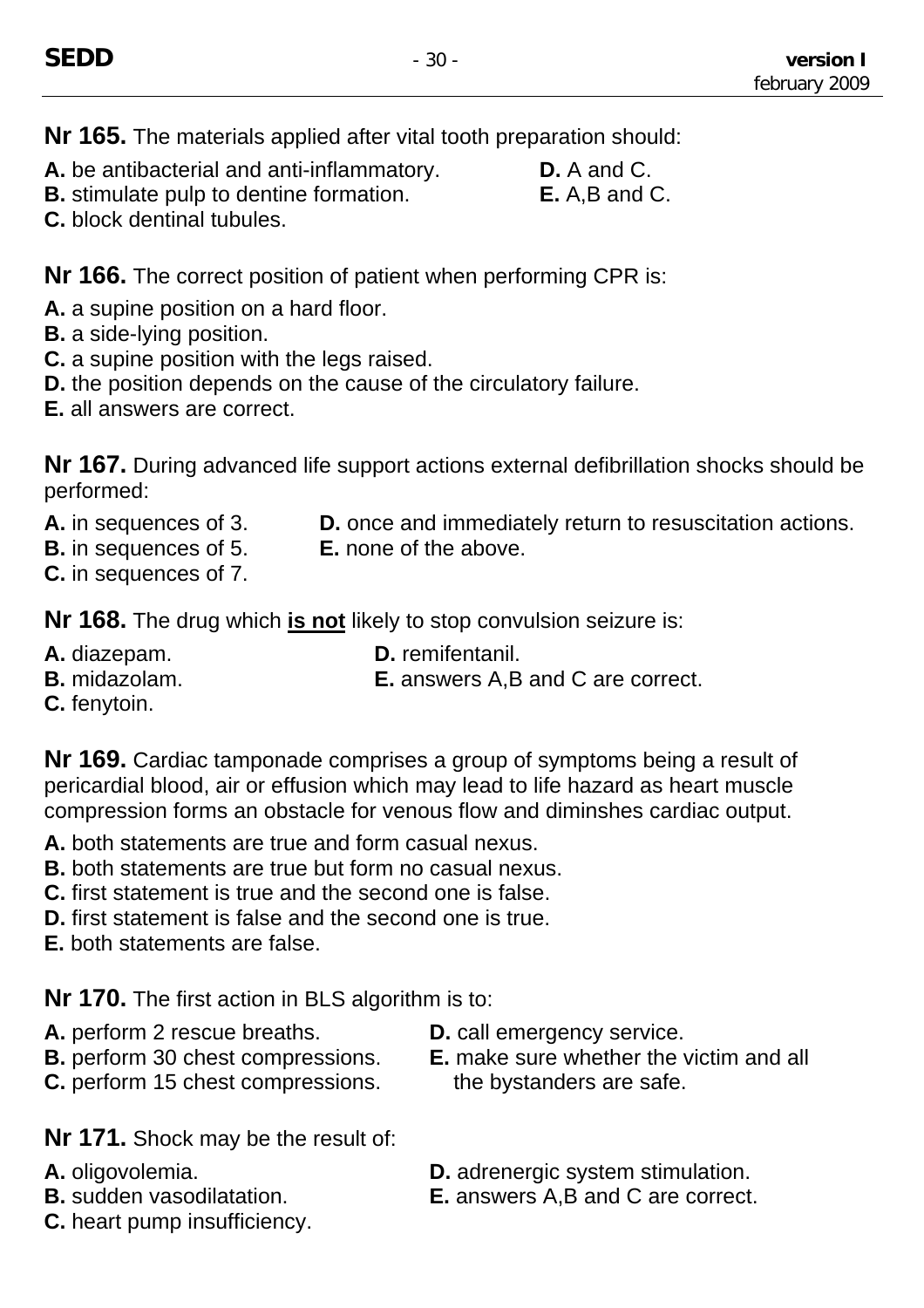**Nr 172.** The concept of Chain of Survival includes:

- 1) early recognition of the emergency and calling for help;
- 2) early bystander resuscitation;
- 3) early defibrillation;
- 4) early advanced life support and postresuscitation care.

The correct answer is:

**A.** 1,2,4. **B.** 1,3,4. **C.** 2,3,4. **D.** 1,2,3. **E.** all the above-mentioned.

**Nr 173.** The guidelines of the Polish (European) Resuscitation Committee, dealing with sudden cardiac arrest in adults and basic life support actions, allow following correlation between chest compressions and rescue breaths:

- **A.** 30 chest compressions and 2 rescue breaths.
- **B.** 2 chest compressions and 30 rescue breaths.
- **C.** 5 chest compressions and 1 rescue breath.
- **D.** continuous chest compressions with no rescue breaths.
- **E.** answers A and D are both correct.

**Nr 174.** In case of pulmonary embolism we frequently use:

**A.** dopamine. **B.** dobutamine. **C.** heparine. **D.** nitroglicerine. **E.** only oxygen.

**Nr 175.** In an anaphylactic reaction:

**A.** symptoms are evoked by histamine liberation.

- **B.** we use antihistaminic drugs as well as steroids.
- **C.** not all of the symptoms of an anaphylactic reaction are present at the same time.
- **D.** in a patient with difficulties in breathing and cyanosis adrenaline should be used.
- **E.** all answers are true.

**Nr 176.** A dental practitioner has to be additionally trained before starting practicing their profession when:

- **A.** he/she has got a limited right to practice and wants to start practicing the profession 5 years after having finished his/her vocational training.
- **B.** he/she has got a limited right to practice and wants to start practicing the profession 1 year after having finished his/her vocational training.
- **C.** he/she does not have to be additionally trained in any situation.
- **D.** he/she stayed and practiced the profession abroad for a 5 years time.
- **E.** he/she stayed and practiced the profession outside the European Union.

**Nr 177.** The internationally accepted bioethical principles and Polish medical law say that an experiment in dentistry involving people can be conducted only by:

- **A.** a professor or an assistant professor.
- **B.** a dental practitioner who is a specialist in an appropriate area of medicine.
- **C.** a pharmacist working in scientific research.
- **D.** a dental practitioner who has appropriate professional and ethical qualifications.
- **E.** a scientist employed by a university.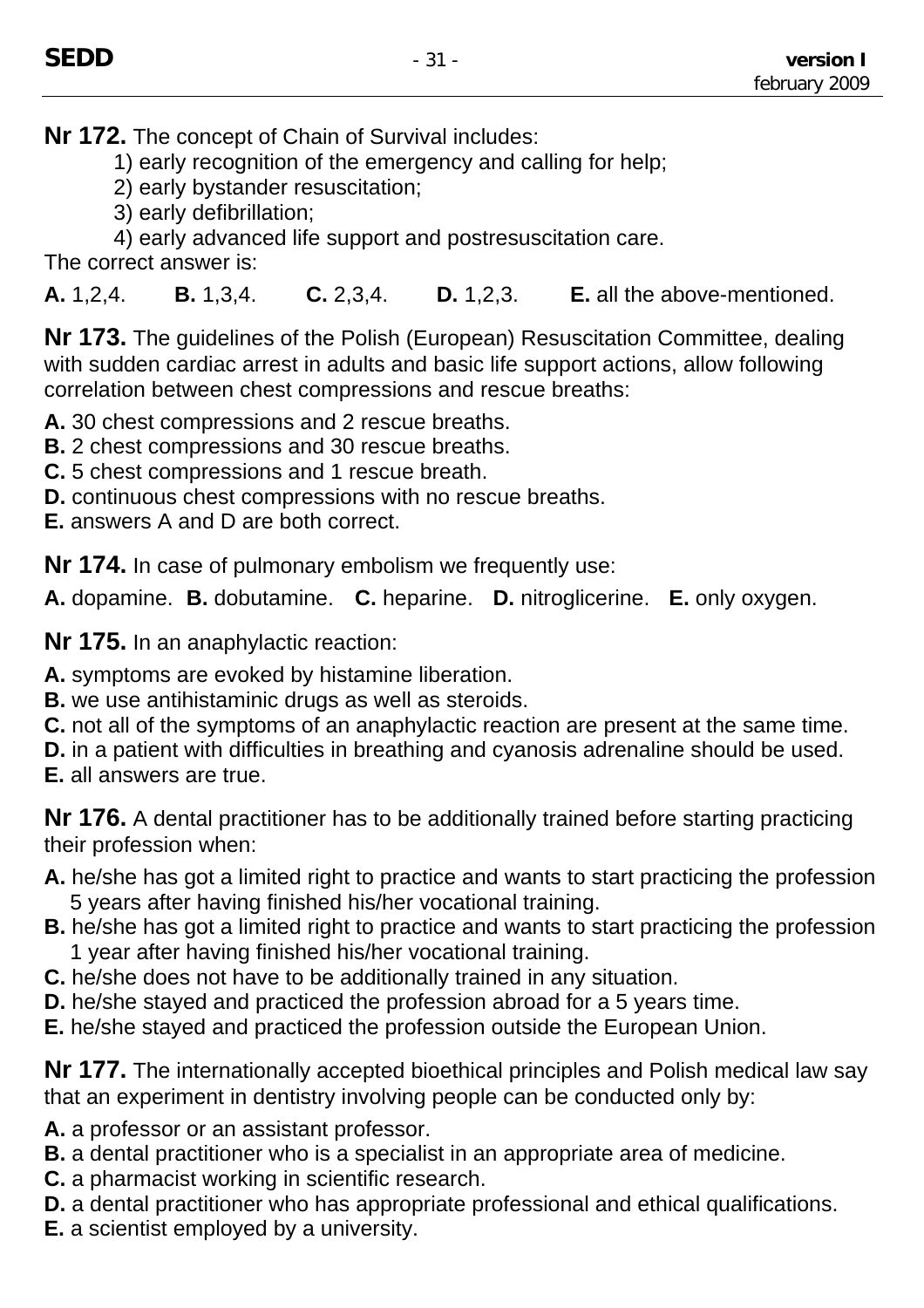**Nr 178.** The medical law and medical ethics principles require from a dental practitioner to:

- **A.** keep medical secrecy until patient's death.
- **B.** keep medical secrecy and patient's death does not let them off it.
- **C.** release the information about the health of the patients serving socially important functions.
- **D.** release the information about the health of the patients who are public servants.
- **E.** release the information about the health of minors.

**Nr 179.** Medical experiments involving persons able to take legal decisions but not able to consciously declare their opinions can be performed by a dental practitioner only after obtaining the consent of:

**A.** the council of dental practitioners from his/her clinic.

- **B.** councils of dental practitioners (at least one of them must be from an outside medical institution).
- **C.** a legal tutor.
- **D.** a tutelary court.
- **E.** the manager of his/her medical institution (after proposing his/her motion).

**Nr 180.** A person may be compulsory hospitalized in a psychiatric ward when:

- **A.** such a need is declared by his/her relatives.
- **B.** such a need is perceived by his/her family physician.
- **C.** his/her behavior shows that because of his/her health problem he/she directly threatens his/her or somebody else's life or health.
- **D.** it is directed in an appropriate document by the police.
- **E.** the law does not regulate the principles of compulsory psychiatric hospitalization.

**Nr 181.** The abiding and irreversible end of brain activity is unanimously declared (after fulfilling legal criteria) by a committee of:

- **A.** neurologists.
- **B.** anesthetists.
- **C.** physicians of different specialties.
- **D.** three physicians: internal medicine specialist, anesthetist, neurosurgeon.
- **E.** three physicians-specialists; at least one anesthetist and one neurologist or neurosurgeon among them.

**Nr 182.** The basic bioethical and legal principle of the Convention on Human Rights and Biomedicine declares:

- **A.** primacy of a human being interest and good of a human being is above exclusive interest of the society or science.
- **B.** interest of the society enables to omit human rights.
- **C.** interest of the science in well-founded situations enables to omit the rights of a human being.
- **D.** a dental practitioner engaged in medical research must be in line with general professional standards.
- **E.** psychiatric patients and prisoners can be used in medical research when it is justified by an important social interest.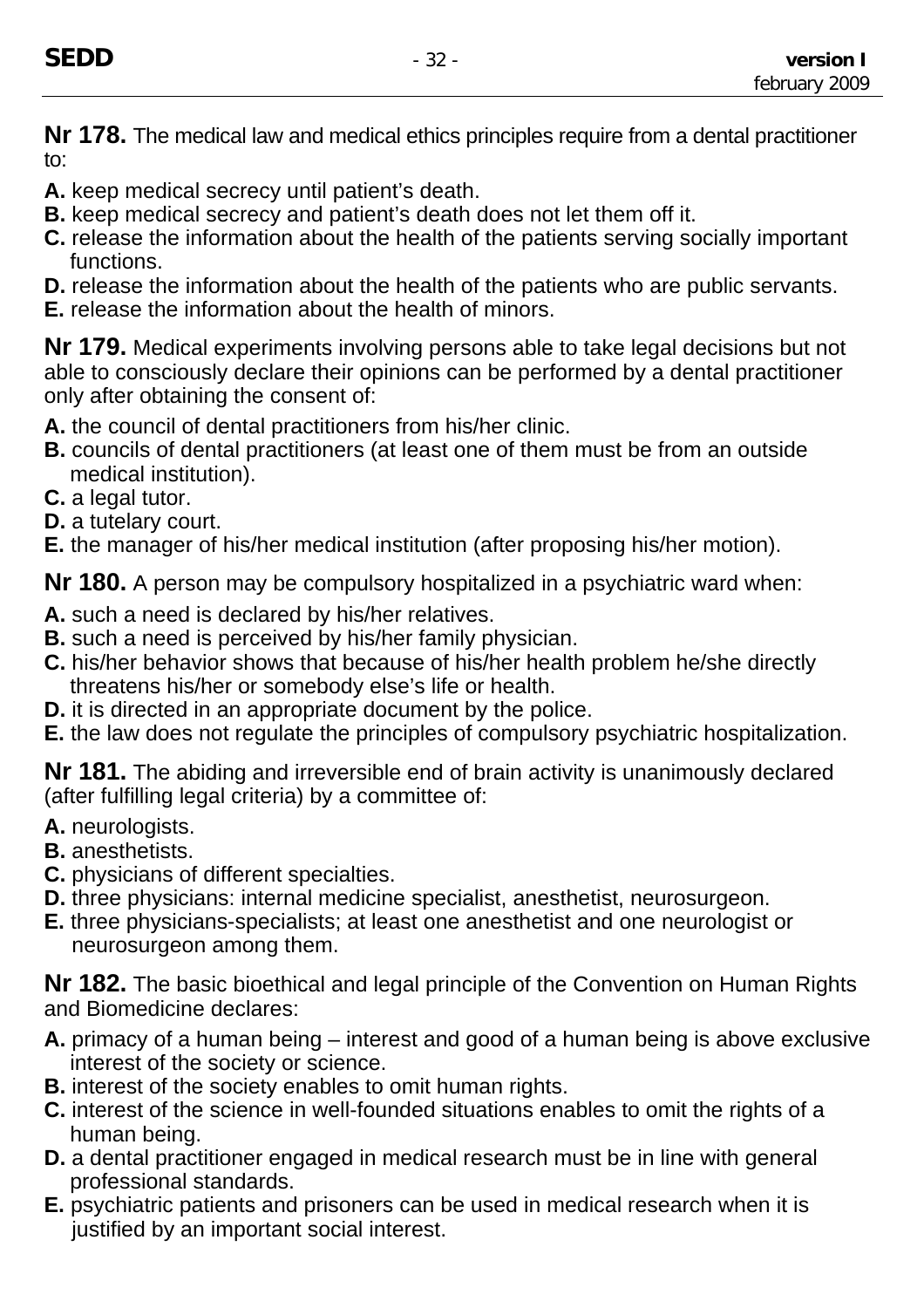**Nr 183.** The Polish Medical Code of Ethics (MCE) makes the conscience clause:

A. unlimited. **D. MCE** ignores dental practitioners conscience.

**B.** limited. **E.** MCE orders administrative procedure.

**C.** MCE does not regulate this.

**Nr 184.** What kind of risk is admissible in therapeutic experiments in human? **A.** no risk. **B.** minimal. **C.** positive. **D.** proportional. **E.** relative.

**Nr 185.** Does the Polish Medical Code of Ethics (MCE) have got any regulation concerning taking bone marrow from children?

**A.** it is a hematological not ethical problem. **D.** MCE forbids it.

**B.** no. **E.** MCE quotes the general **C.** yes. **C.** yes.

**Nr 186.** A training pension is granted to a person with the required length of the insurance period who has obtained the decision concerning:

- **A.** partial incapacity to work.
- **B.** complete incapacity to work.
- **C.** temporary incapacity to work.
- **D.** advisability of training for a new occupation because of inability to work in the previous profession.
- **E.** total incapacity for military service and capacity to work.

**Nr 187.** In accordance with the Law on social insurance in case of work accidents and occupational diseases the persons who have suffered permanent or long-lasting health damage, and a certifying doctor has issued a statement of the percentage of health damage resulting from a work accident or an occupational disease are entitled to:

- **A.** a pension because of partial incapacity to work.
- **B.** a pension because of complete incapacity to work.
- **C.** a pension because of incapacity for military service.
- **D.** one and only indemnity.
- **E.** a pension because of disability.

**Nr 188.** A pension is paid out from the Pension Fund to an insured person with the required length of contributory and non-contributory period and who has obtained a medical statement concerning:

- **A.** incapacity to work which occurred within the insurance period but not later than within 18 months from the cessation of the employment.
- **B.** complete incapacity to do farm work.
- **C.** complete incapacity for military service.
- **D.** incapacity to work which occurred within the insurance period but not later than 36 months after the cessation of the employment.
- **E.** considerable disability.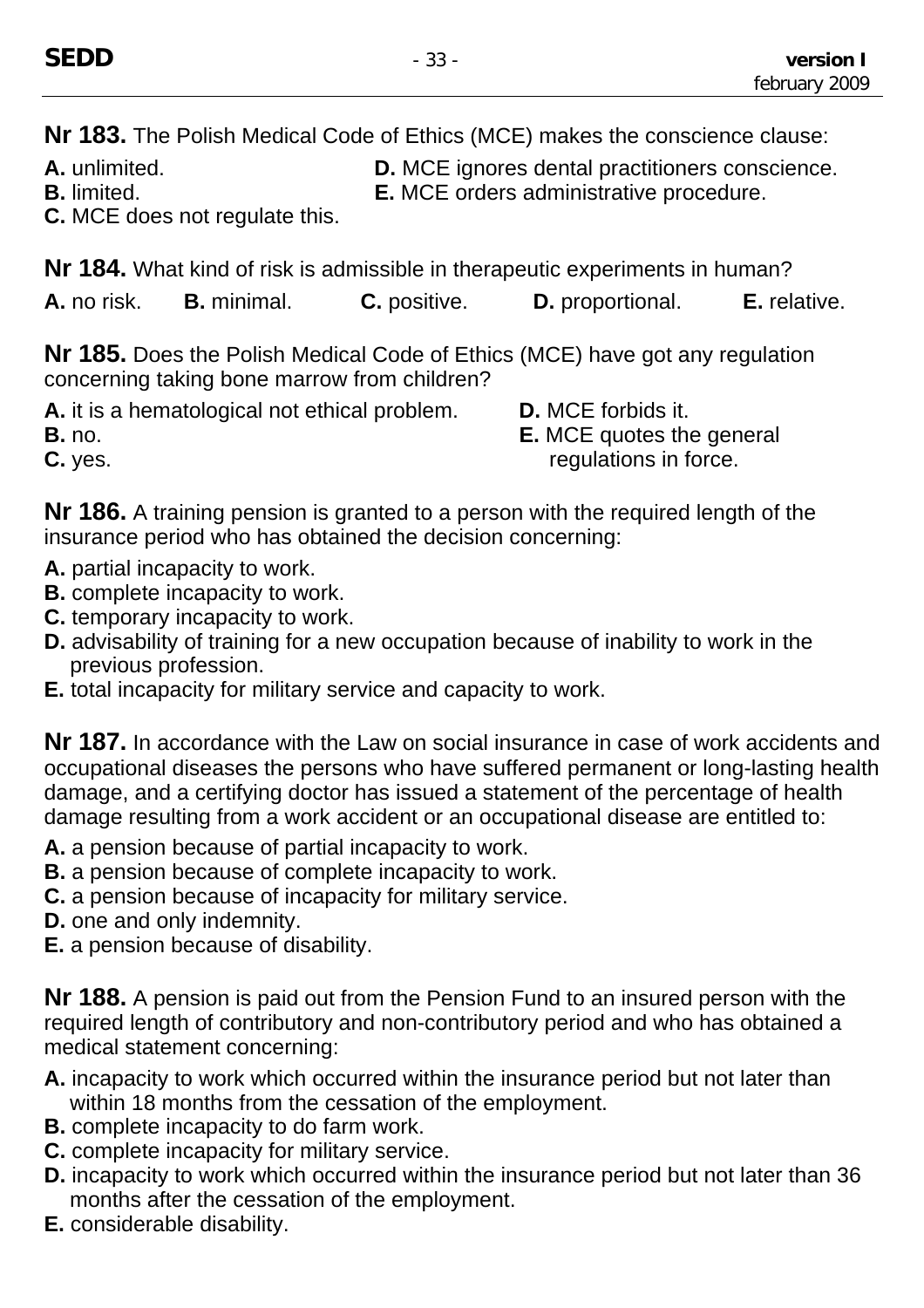**Nr 189.** An agricultural pension is granted to an insured person with the required length of the old age and disability pension insurance period and with a medical statement concerning:

- **A.** complete incapacity to do farm work which occurred within the insurance period but not later than 24 months after the cessation of the insurance.
- **B.** moderate disability.
- **C.** considerable disability.
- **D.** complete incapacity to do farm work which occurred within the insurance period but not later than 18 months after the cessation of the insurance.
- **E.** incapacity to work which occurred within the insurance period but not later then 36 months after the cessation of the insurance.

**Nr 190.** In establishing the entitlement to benefits from the Social Insurance Fund SIF certifying doctors **do not** issue a statement concerning:

- **A.** incapacity to work for pension purposes.
- **B.** the necessity for therapeutic rehabilitation as a method of pension prevention.
- **C.** permanent or long-lasting health damage caused by a work accident or an occupational disease.
- **D.** the degree of disability.
- **E.** the relation between incapacity to work and a work accident or an occupational disease.

**Nr 191.** A social pension is not granted to an adult who is completely incapable to work because of health damage which occurred:

- **A.** before reaching the age of 18.
- **B.** during education a period school, university before reaching the age of 25.
- **C.** during PhD studies.
- **D.** during post-graduate studies.
- **E.** during employment.

**Nr 192.** In accordance with the Law on cash benefits from social insurance in case of sickness and maternity the doctor's statement about temporary incapacity for work because of sickness or a hospital stay contains the statistical number of the disease established in accordance with the following:

- **A.** The Labour and Social Policy Minister's decree.
- **B.** The International Classification of Disability.
- **C.** The International Functional Classification.
- **D.** The International Statistical Classification of Diseases and Health Problems.
- **E.** the list of occupational diseases.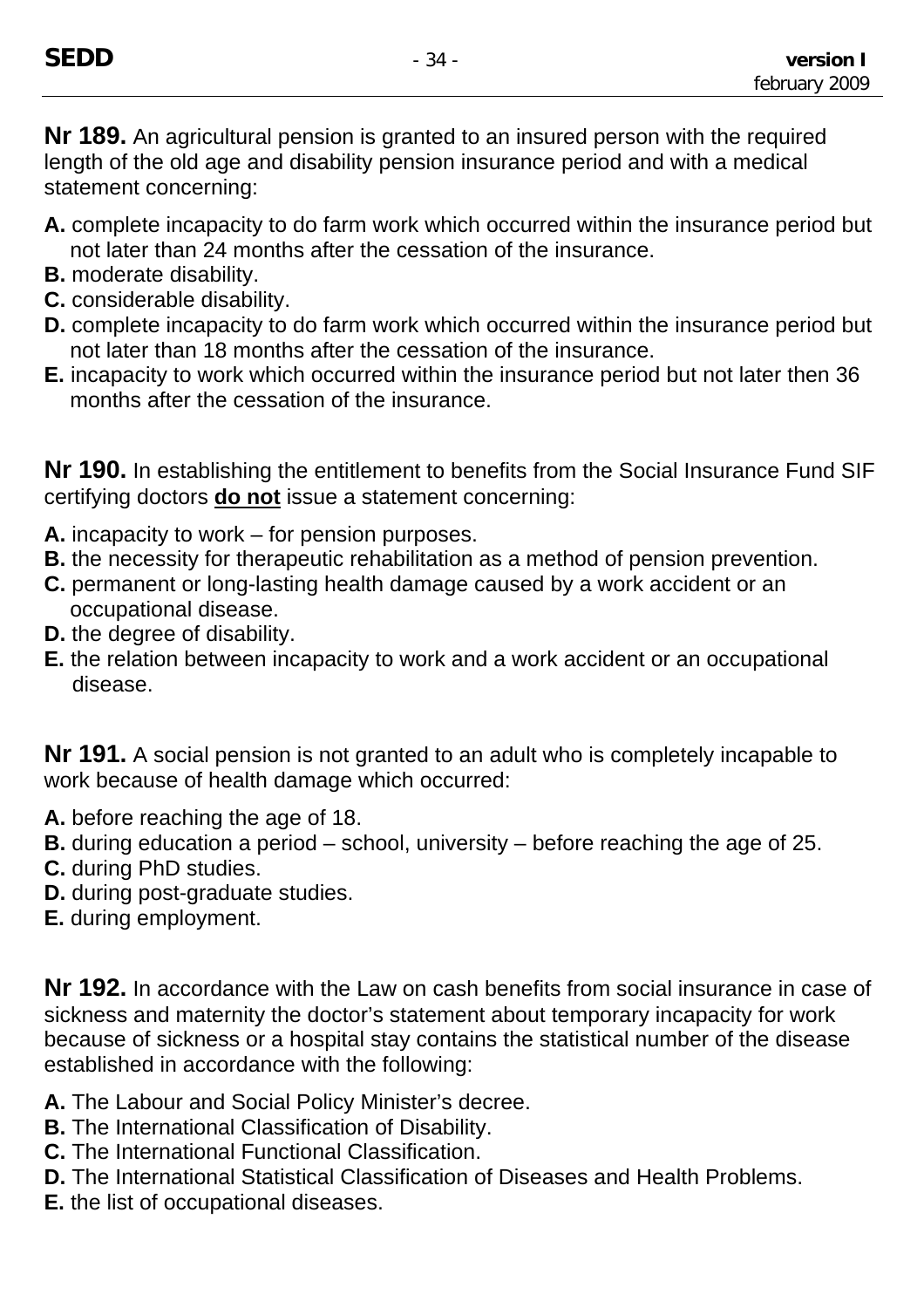**Nr 193.** The main global processes which exert an effect on health are:

- 1) demographic changes;
- 2) the ecological situation;
- 3) economic development;
- 4) technological progress;
- 5) the increasing sphere of poverty;
- 6) "traditional" and new diseases and health risks;
- 7) increase in human-made disasters and conflicts.

The correct answer is:

**A.** 1,2,6. **B.** 2,3,4,7. **C.** 1,3,5,6. **D.** 2,5,6,7. **E.** all the above-mentioned.

**Nr 194.** According to the concept of 'health fields' by M. Lalonde which of the factors mentioned below affects human health to the smallest degree?

- 
- A. biological/genetic factors. **D.** the organization and functioning of health care.
- 
- **B.** environmental factors. **E.** socio-economic factors.

**C.** lifestyle.

**Nr 195.** The strategic goal of the National Health Programme for the years 1996-2005 assumed that the improvement in the state of health and, associated with it, the quality of life of the population may be achieved through the following:

- **A.** changing the life style of the population.
- **B.** shaping the environment promoting health conditions.
- **C.** shaping the occupational environment promoting health conditions.
- **D.** decreasing inequalities concerning health and improving access to health services.
- **E.** all the above-mentioned.

**Nr 196.** The scope of public health activities aiming to protect individuals covers the following:

- 1) the provision of full availability of preventive vaccinations;
- 2) early detection and treatment of contagious diseases, including tuberculosis and AIDS;
- 3) free medical services for selected social/mental diseases, diabetes and addictions;
- 4) screening tests and active counselling for groups at high risk of contracting diseases of social importance;

5) provision of medical assistance for the unemployed and homeless. The correct answer is:

**A.** only 1. **B.** 2,3. **C.** 1,4,5. **D.** 3,4,5. **E.** all the above-mentioned.

**Nr 197.** Indicate the **false** answer in the statement: 'Public health is the ........ science' **A.** medical. **B.** computer. **C.** social. **D.** natural. **E.** empirical.